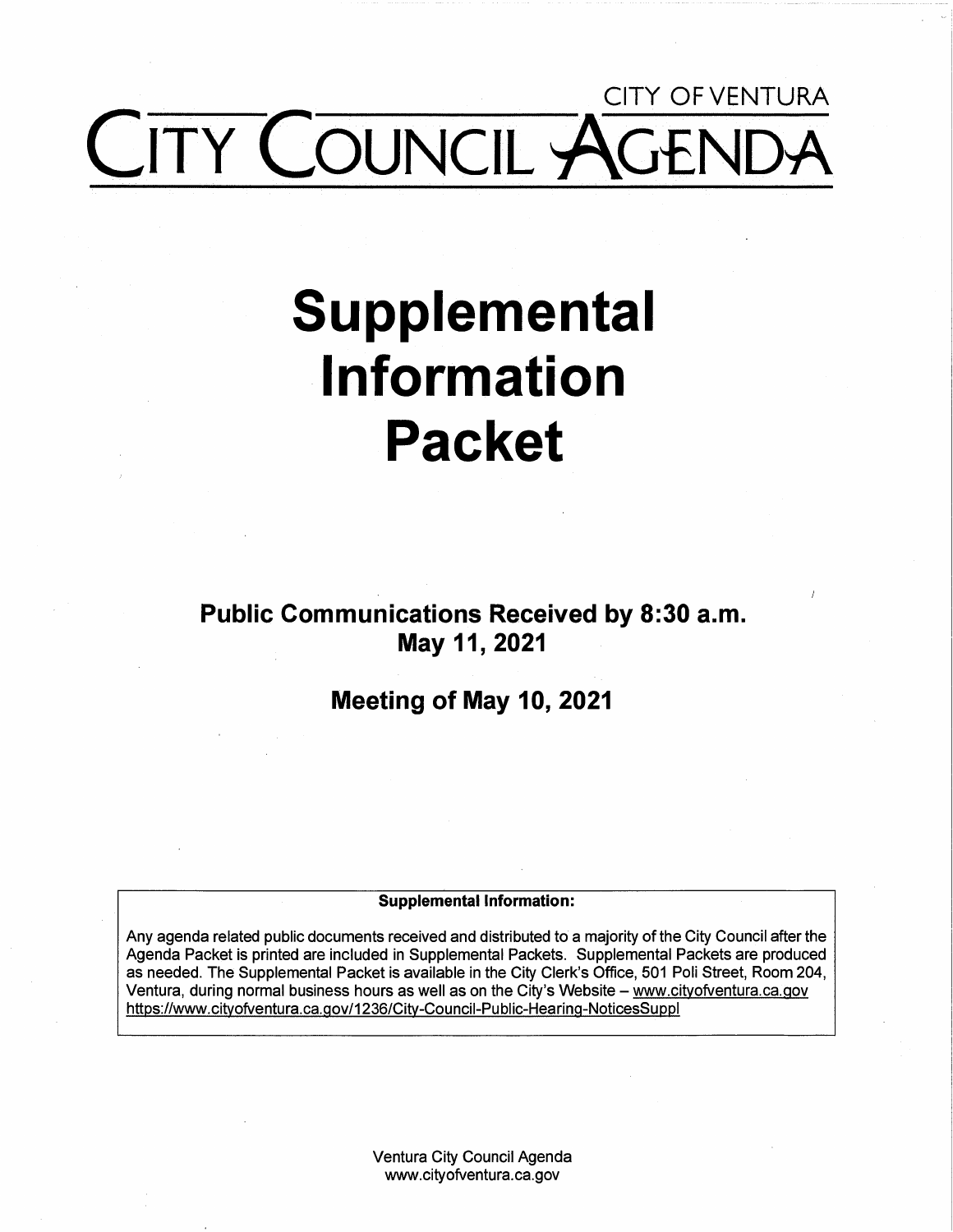# AGENDA ITEM 9B

# CONSIDERATION OF AMENDMENT TO CITY COUNCIL PROTOCOLS - "RESPECT"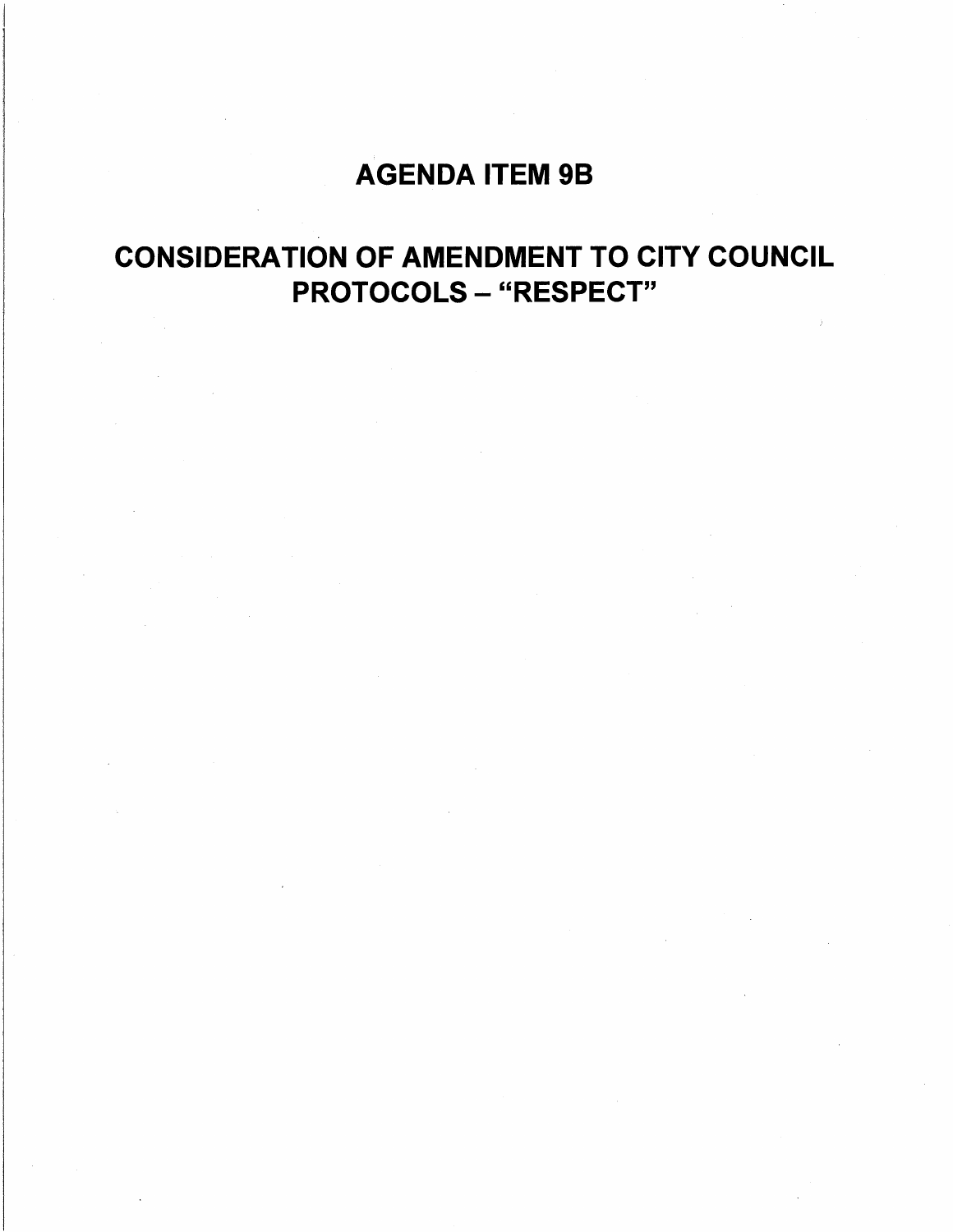**From: Sent: To: Subject:**  noreply@cityofventura.ca.gov Monday, May 10, 2021 7:25 PM City Clerk -EXT- Online Form Submittal: Public Comment Form

# **Public Comment Form**

#### Disclosure:

Providing your name/contact information is optional to participate in a Public Meeting. However by providing, it will allow staff to follow-up with you on your item. All emails submitted to any Legislative Body are Public Records. Copies of forms submitted are posted online, with name and contact information redacted. You may only submit one comment form per agenda item. You may submit more than one form per agenda to address additional topics.

#### Submission Deadlines:

Submit your Comment Form at least 2 hours prior to the scheduled/posted start time of the meeting, as stated on the posted Agenda. If submitting a comment during a meeting, please submit before the Agenda Item concludes, during a Live Meeting, to be considered part of the record. Select the Legislative/Hearing Body below to ensure your comment is emailed to the correct body.

| Name                               | <b>Trevor Gotsman</b>                                                                                                                                                                                                              |
|------------------------------------|------------------------------------------------------------------------------------------------------------------------------------------------------------------------------------------------------------------------------------|
| Address                            |                                                                                                                                                                                                                                    |
| <b>Phone Number</b>                |                                                                                                                                                                                                                                    |
| <b>Email Address</b>               |                                                                                                                                                                                                                                    |
| Select Legislative/Hearing<br>Body | <b>City Council</b>                                                                                                                                                                                                                |
| <b>Meeting Date</b>                | 5/10/2021                                                                                                                                                                                                                          |
| Select a Topic:                    | Agenda Item Number/Topic                                                                                                                                                                                                           |
| Agenda Item Number/Topic           | Item 9B                                                                                                                                                                                                                            |
| Recommendation                     | <b>Support Recommendation</b>                                                                                                                                                                                                      |
| <b>Written Comments</b>            | Honorable Mayor, City Council and City Attorney                                                                                                                                                                                    |
|                                    | It is pleasing to see "respect" incorporated into the code of<br>conduct, and I would urge you to go further on this positive<br>path, by keeping it purely positive. My feeling is the statement<br>as suggested need only state: |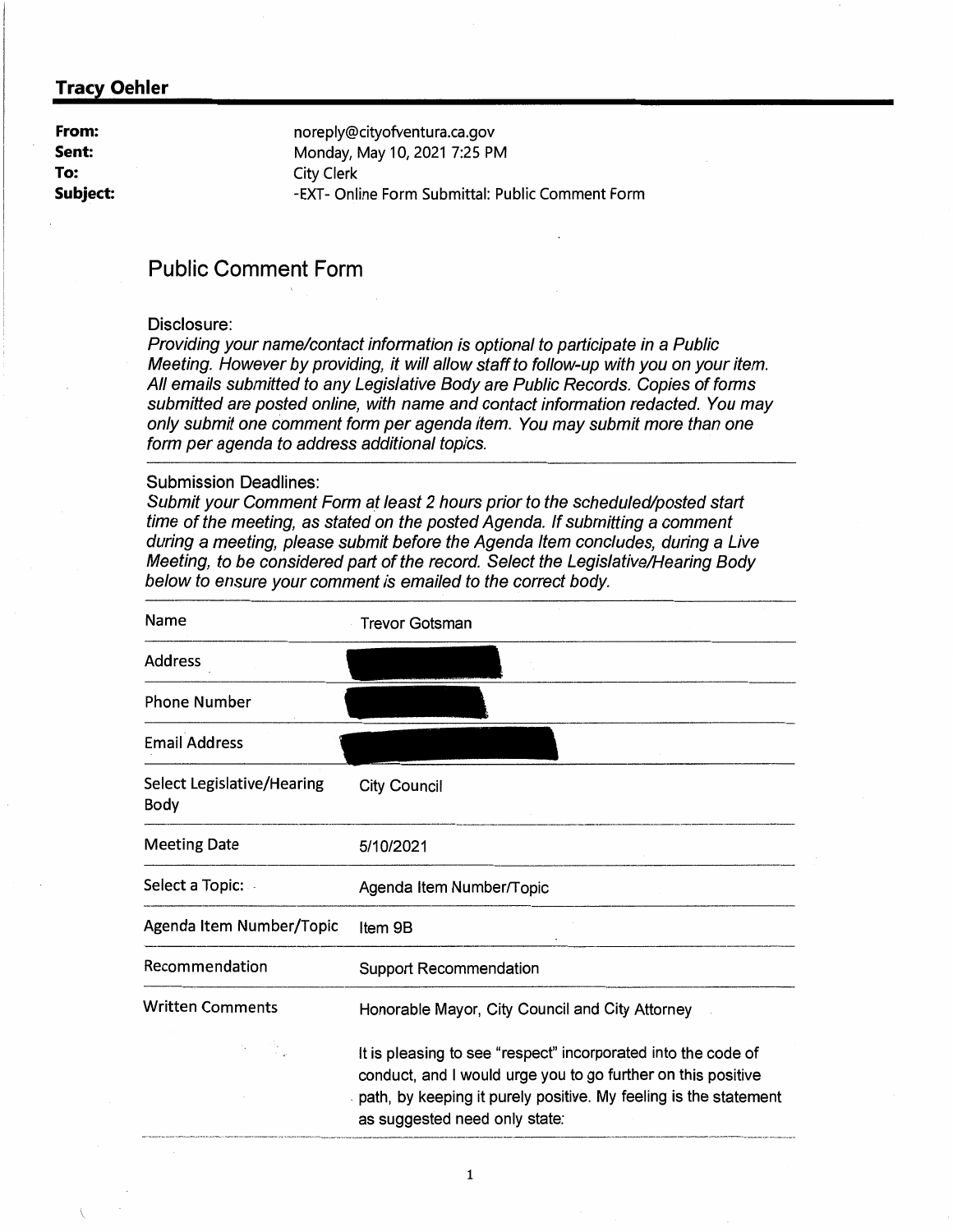"Conduct of the City Councilmembers The professional and personal conduct of officials must be above reproach. Respect, for each other, the institution, the staff, and the public, is critical to maintaining an environment where free and open discussion leads to better decision making for the City. As such, the City Council, and each of its members, will act respectfully at all times."

Our energies are best focused on fixing and doing it right, than reminding us of all the negatives and nots we can more clearly see to correct when working positively. This takes the other side of respect, "tolerance".

Thank you all for having the courage to serve publicly beyond reproach, where truth and trust counsel. Sincerely, Trevor G

| <b>Upload Files</b> | Agenda Item 9B pdf |  |
|---------------------|--------------------|--|
|                     |                    |  |
|                     |                    |  |
|                     |                    |  |

Email not displaying correctly? View it in your browser.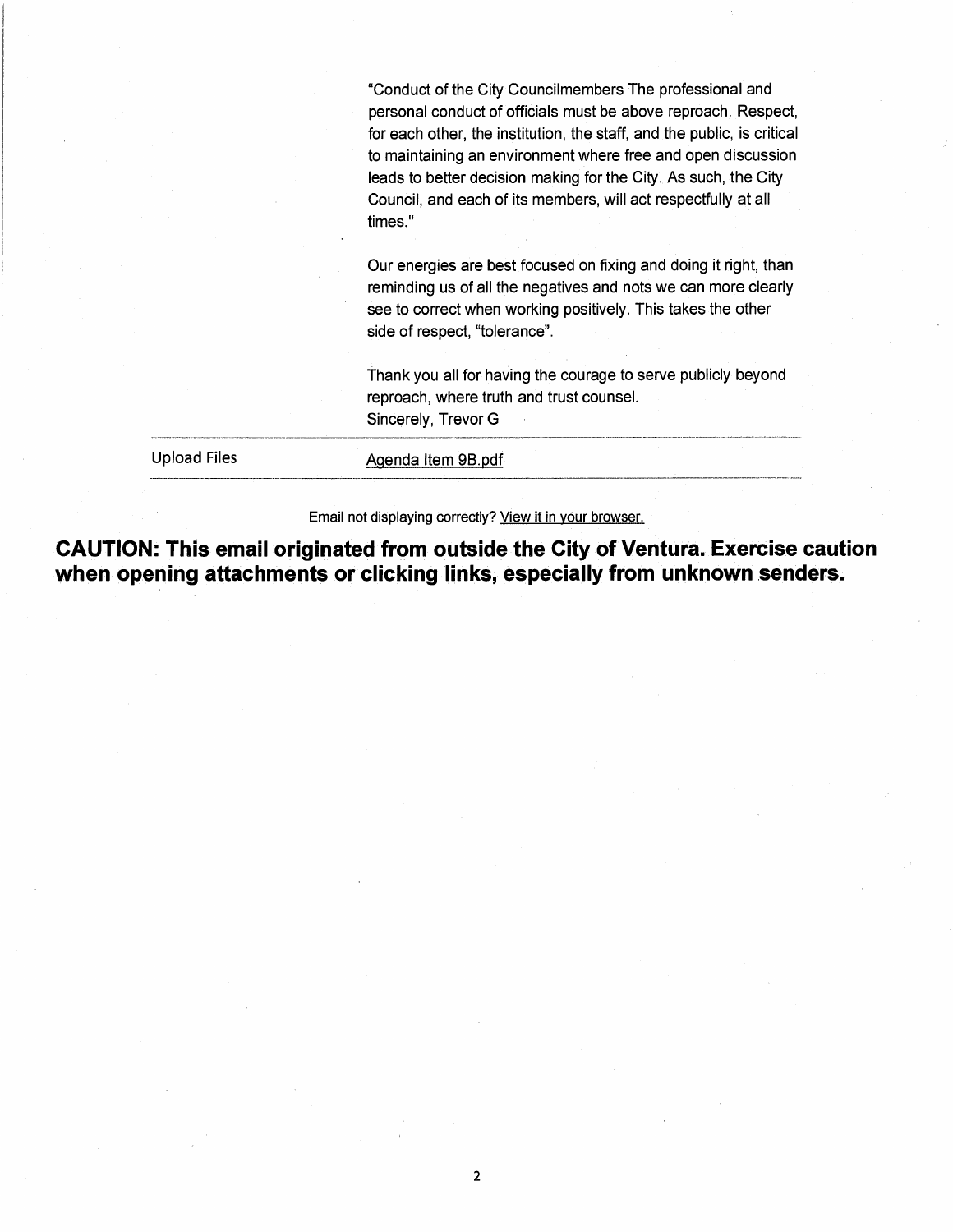# AGENDA ITEM 9C

CONSIDERATION OF A RESOLUTION REQUESTING FURTHER REVIEW BY STATE AGENCIES OF THE SOILS CLEANUP AND MODERNIZATION PROJECT FOR SOUTHERN CALIFORNIA GAS COMPANY'S COMPRESSOR SITE LOCATED AT 1555 NORTH OLIVE STREET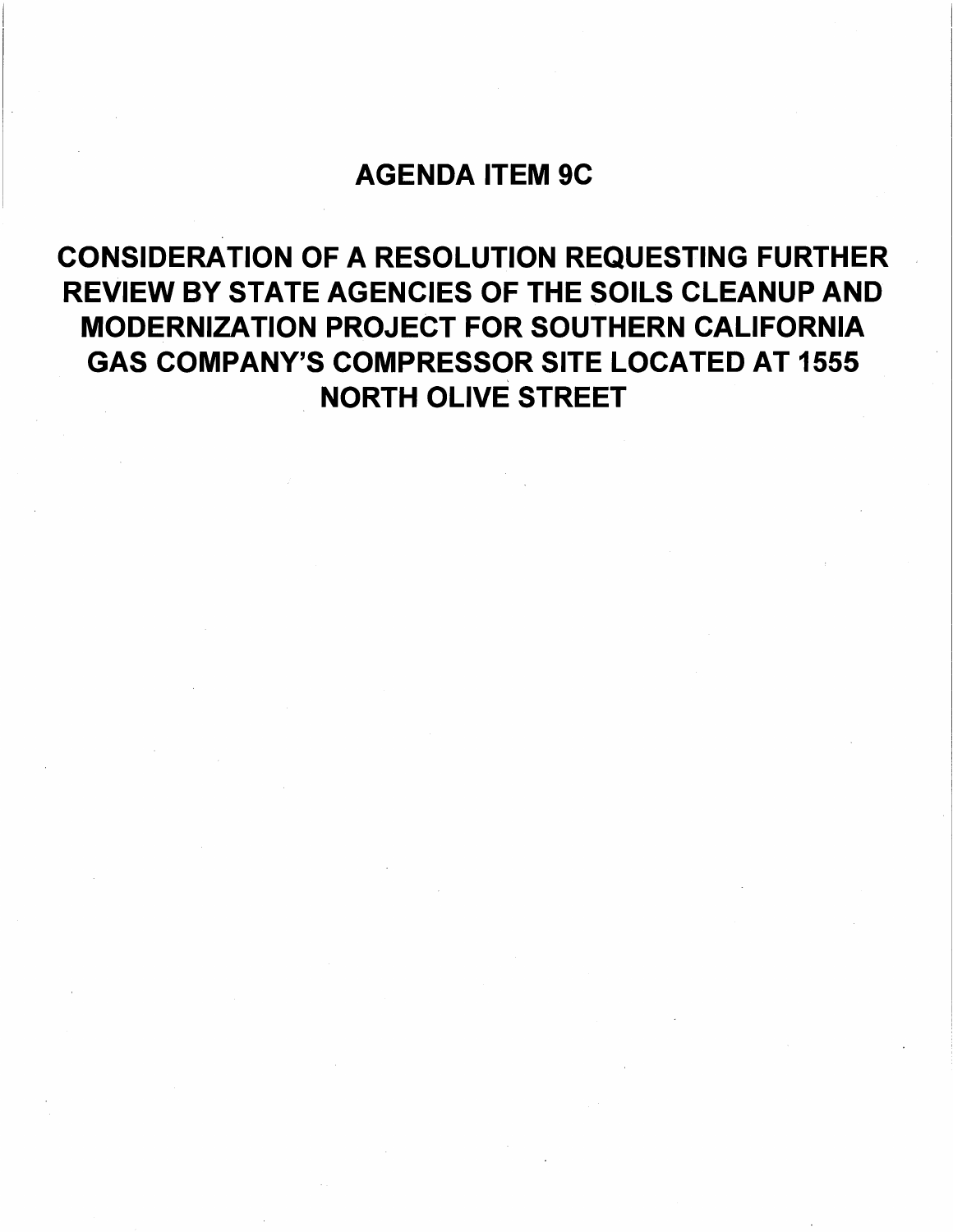# VENTURA RESIDENTS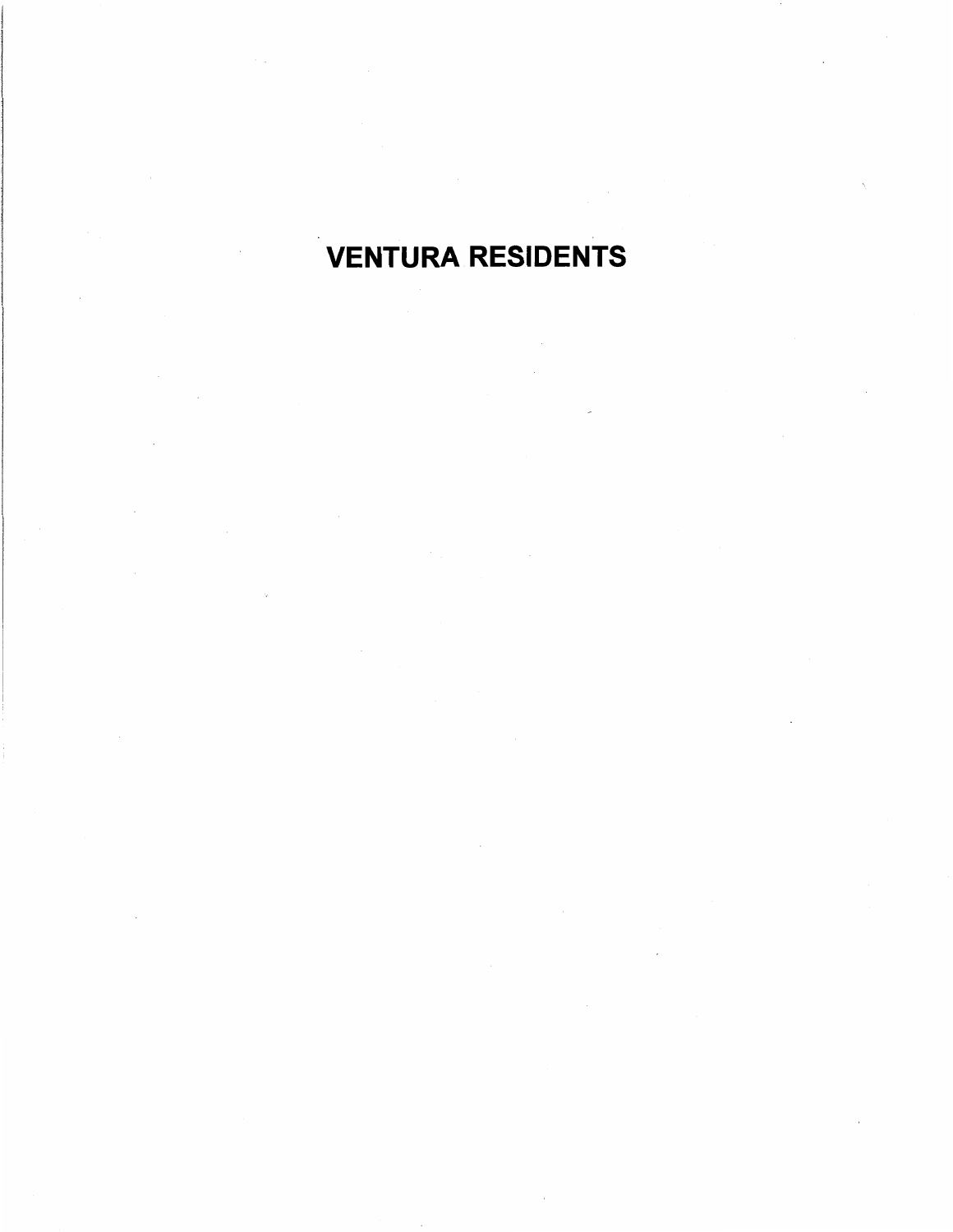#### **Antoinette Mann**

**From: Sent: To: Subject:** *<sup>1</sup>*

Margot Davis Monday, May 10, 2021 4:28 PM Council -EXT- Consent item 9C resolution re 1555 n olive

Council members:

I am a westside resident on Simpson St for 40+ years living about 1/2 mile from the compressor. If I may I would like to request two things regarding your resolution:

1). Could you add language demanding that the DTS C revoke their existing NOE on the cleanup portion of the project and proceed forthwith with an EIR

2). When thr resolution is passed please send it not only to the DTSC, but send it to governor Newsom, the CA PUC, our state and federal represntatives in congress, the county board of supervisors, and other important administrative departments in the county (like health departments), requesting them to sign on and support this resolution. In this way, the DTSC will know that the "whole world is watching" their conduct.

Thank you all for doing a good job. Thank you all for doing a g<br>Sincerely,<br>Margot Davis

Sincerely,

Sent from Margot's iPad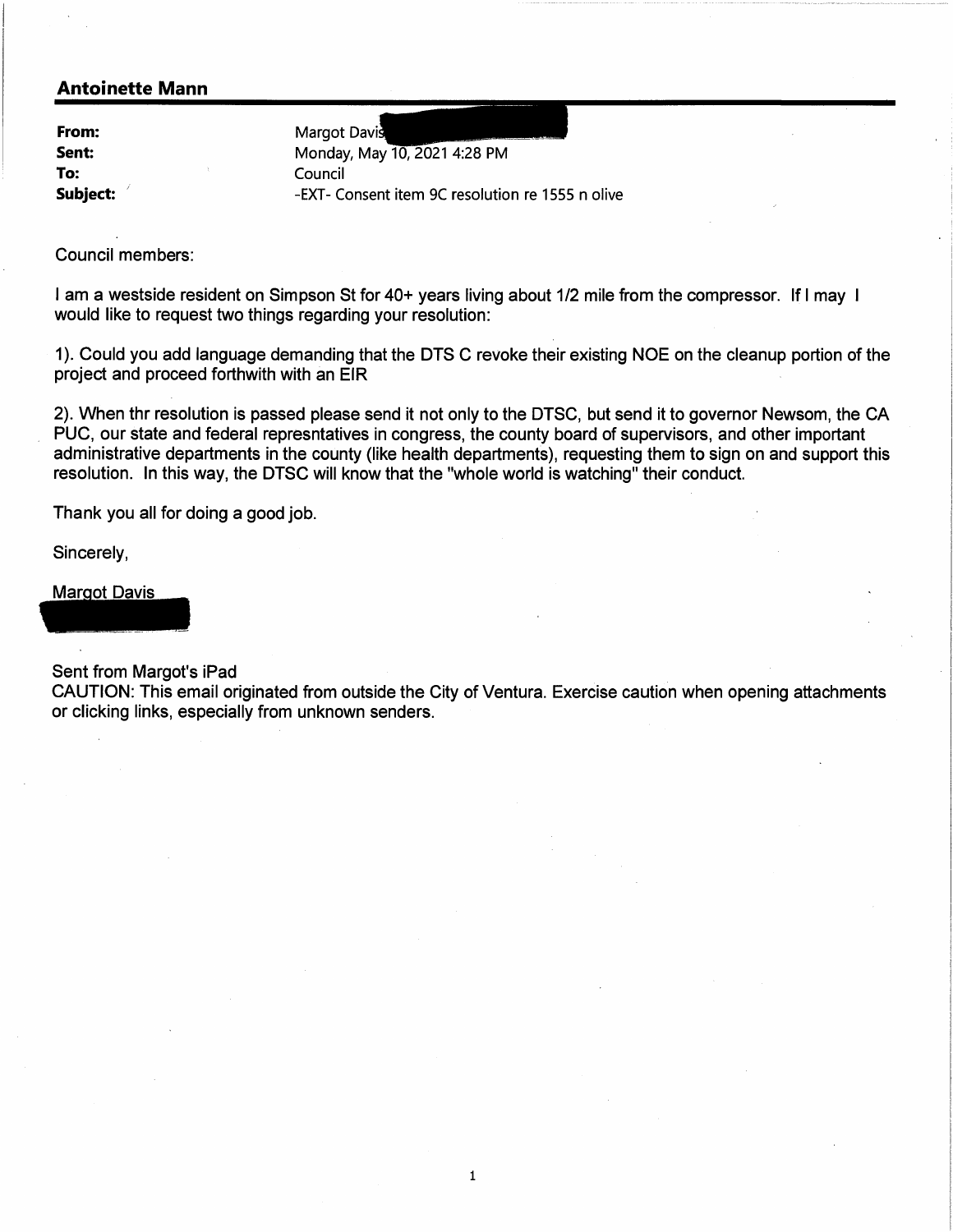**From: Sent: To: Subject:**  Mike Johnson Monday, May 10, 2021 4:18 PM City Clerk Fwd: -EXT- Stop SoCalGas' rushed toxic expansion!

#### Get Outlook for iOS

**From: mg.gospringboard.io** behalf of Alison Huyett <alison.huyett@patagonia.com> **Sent: Monday, May 10, 2021 11:17:40 AM To:** Mike Johnson <mike.johnson@cityofventura.ca.gov> **Subject:** -EXT- Stop SoCalGas' rushed toxic expansion! m@mg.gospringboard.io> on

Dear Johnson,

I am writing to you because I am concerned about SoCalGas' plan to double the size of a historically faulty compressor station across the street from an elementary school in West Ventura, CA.

Identified as a methane super-emitter by NASA, the facility has had a bad track record of leaks and violations. It has also been home to numerous industrial uses over the decades. As a result, the property is contaminated by a number of harmful chemicals, including arsenic, lead, petroleum hydrocarbons, polycyclic aromatic hydrocarbons (PAHs), and volatile organic compounds (VOCs). A building slated to be torn down may also contain asbestos.

The California Department of Toxic Substance Control (DTSC) has plans to remediate the site by removing the soil's top layer. I am concerned that DTSC's workplan does not contain the safeguards needed to protect the community from lead-laden dust and airborne contaminants. This is especially alarming given that the site is directly across the street from EP Foster Elementary School and near hundreds of homes with children. Also, the Westside of Ventura is listed by the Cal EPA as a disadvantaged community already facing some of the highest pollution in all California. This should not be the site for any more pollution.

Many organizations and members of the Westside community wrote-to DTSC expressing concern over the inadequate dust controls in the clean-up plan. The response from DTSC was not satisfactory. They have denied the community's request for a bilingual public hearing, stating a lack of public interest.

I urge you to join the community in demanding the Department of Toxic Substance Control hold an inclusive and bilingual hearing to address further questions. Also, that SoCalGas and government agencies conduct a full Environmental Impact Review of the entire expansion project, which is usually required for toxic projects of this size.

Sincerely,

Alison Huyett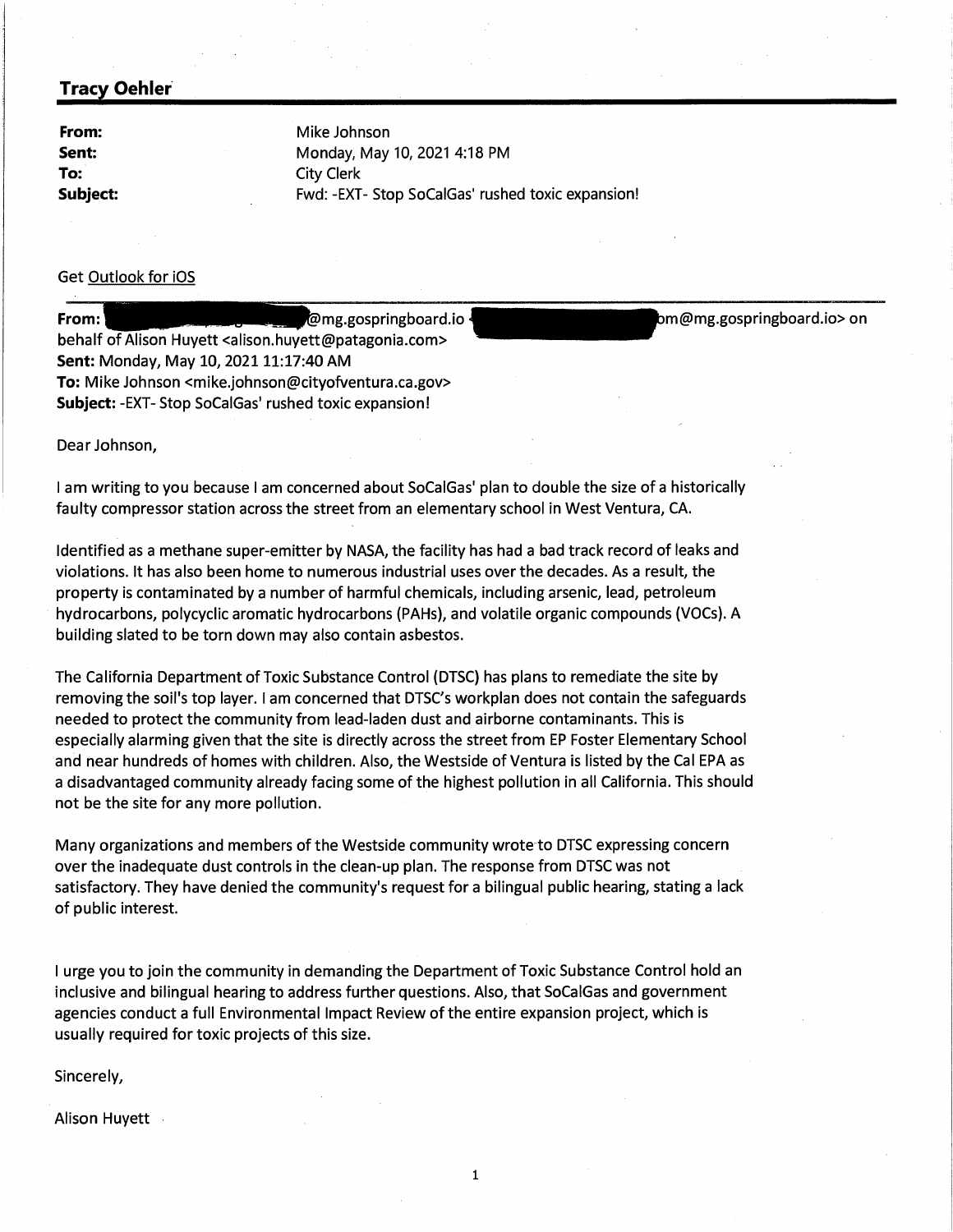# Ventura CA, 93001-1738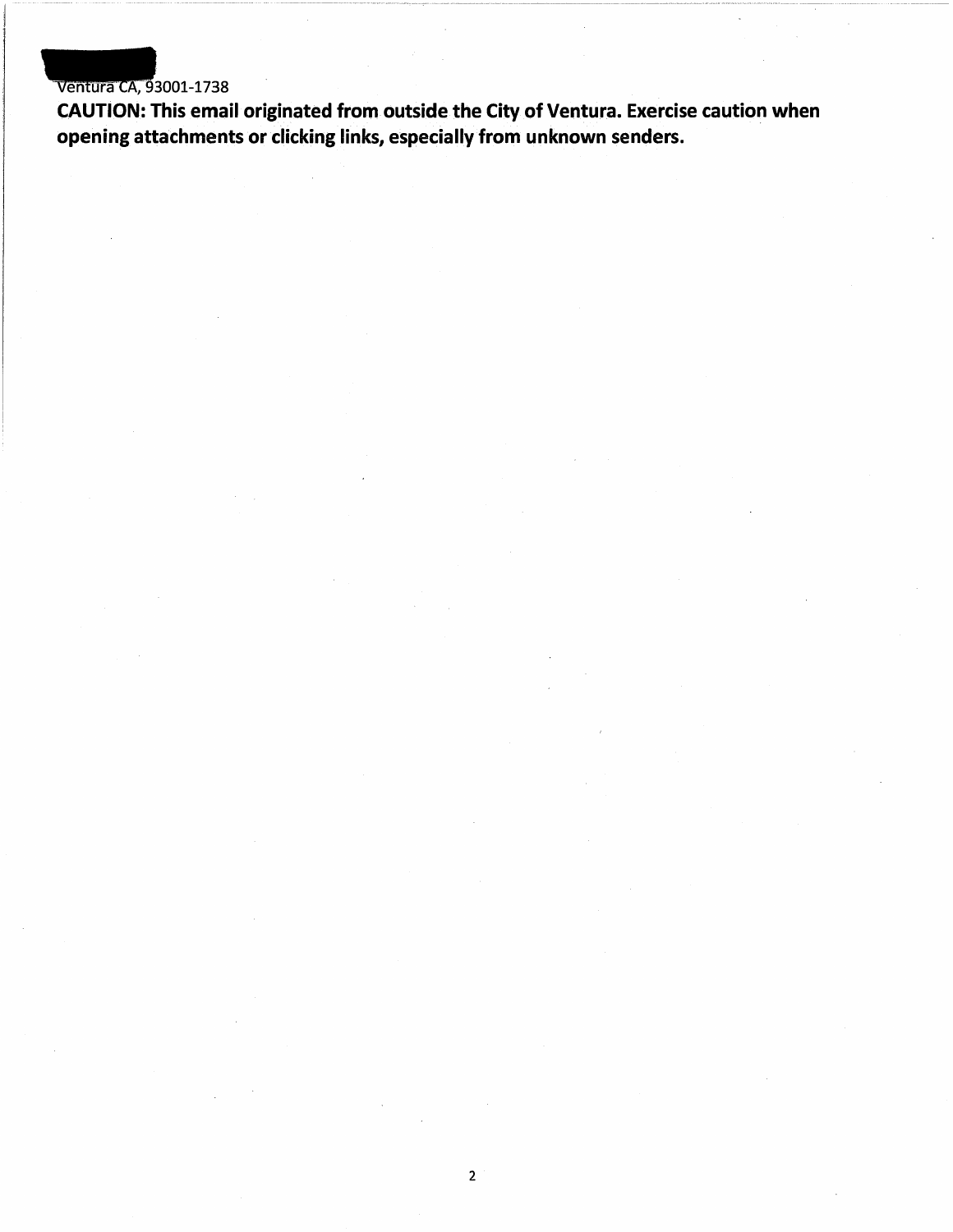**From: Sent: To: Subject:**  noreply@cityofventura.ca.gov Monday, May 10, 2021 4:20 PM City Clerk -EXT- Online Form Submittal: Public Comment Form

# **Public Comment Form**

#### Disclosure:

Providing your name/contact information is optional to participate in a Public Meeting. However by providing, it will allow staff to follow-up with you on your item. All emails submitted to any Legislative Body are Public Records. Copies of forms submitted are posted online, with name and contact information redacted. You may only submit one comment form per agenda item. You may submit more than one form per agenda to address additional topics.

#### Submission Deadlines:

Submit your Comment Form at least 2 hours prior to the scheduled/posted start time of the meeting, as stated on the posted Agenda. If submitting a comment during a meeting, please submit before the Agenda Item concludes, during a Live Meeting, to be considered part of the record. Select the Legislative/Hearing Body below to ensure your comment is emailed to the correct body.

| Name                               | <b>Robert Perks</b>                                                                                                                                                                                                                                                                                                                                                                                    |
|------------------------------------|--------------------------------------------------------------------------------------------------------------------------------------------------------------------------------------------------------------------------------------------------------------------------------------------------------------------------------------------------------------------------------------------------------|
| <b>Address</b>                     |                                                                                                                                                                                                                                                                                                                                                                                                        |
| <b>Phone Number</b>                |                                                                                                                                                                                                                                                                                                                                                                                                        |
| <b>Email Address</b>               |                                                                                                                                                                                                                                                                                                                                                                                                        |
| Select Legislative/Hearing<br>Body | <b>City Council</b>                                                                                                                                                                                                                                                                                                                                                                                    |
| <b>Meeting Date</b>                | 5/10/2021                                                                                                                                                                                                                                                                                                                                                                                              |
| Select a Topic:                    | Agenda Item Number/Topic                                                                                                                                                                                                                                                                                                                                                                               |
| Agenda Item Number/Topic           | 9C                                                                                                                                                                                                                                                                                                                                                                                                     |
| Recommendation                     | <b>Support Recommendation</b>                                                                                                                                                                                                                                                                                                                                                                          |
| <b>Written Comments</b>            | I am in full support of the City taking action to slow or stop the<br>actions of the gas company and private landholder attempt to<br>both increase the volume as well as continue use of the site. It<br>is fairly well understood the level of poison this unleashed on<br>our neighborhood as well as the increased risk due to potential<br>failures, both current as well as potential expansion. |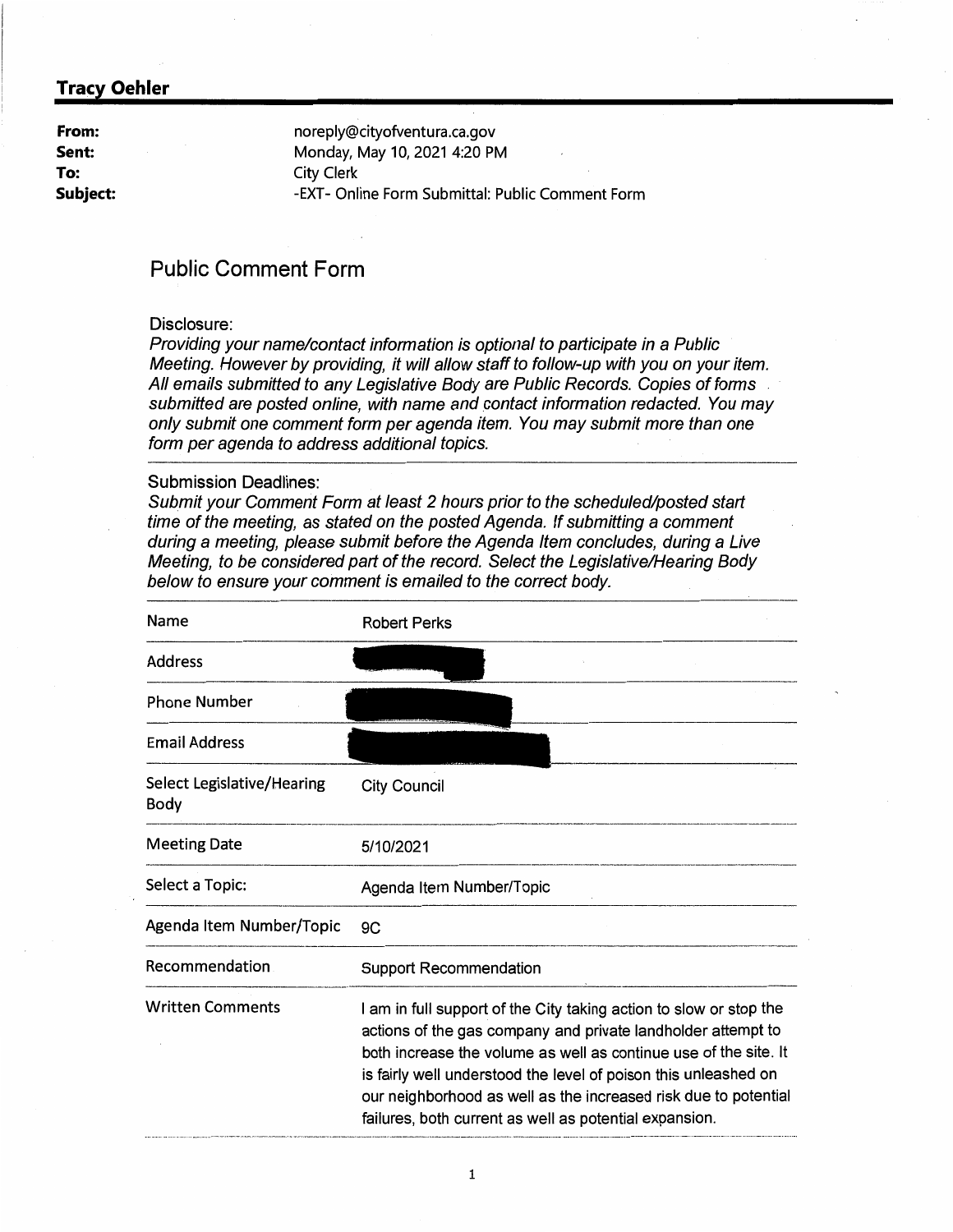Upload Files In the bigger picture the network of high pressure mains on the west side have long been questionably maintained and greatly expand the areas defined as the incineration and evacuation zones. Civil code has required the disclosure of this infrastructure on home sale and rental documentation, I have never seen or talked to anyone who knows this in 14 yrs here The Blast zone can be approximately 800 feet from lines, and the evacuation or burn zone extends to 3000 feet. Based on the attached publicly available map this is the entire west side, businesses, homes, schools and the primary path of evacuation for Ojai. Ventura CNG Transmission Mains.png ----- ··-----------····•---·--·---·-----·------ ------------------

Email not displaying correctly? View it in your browser.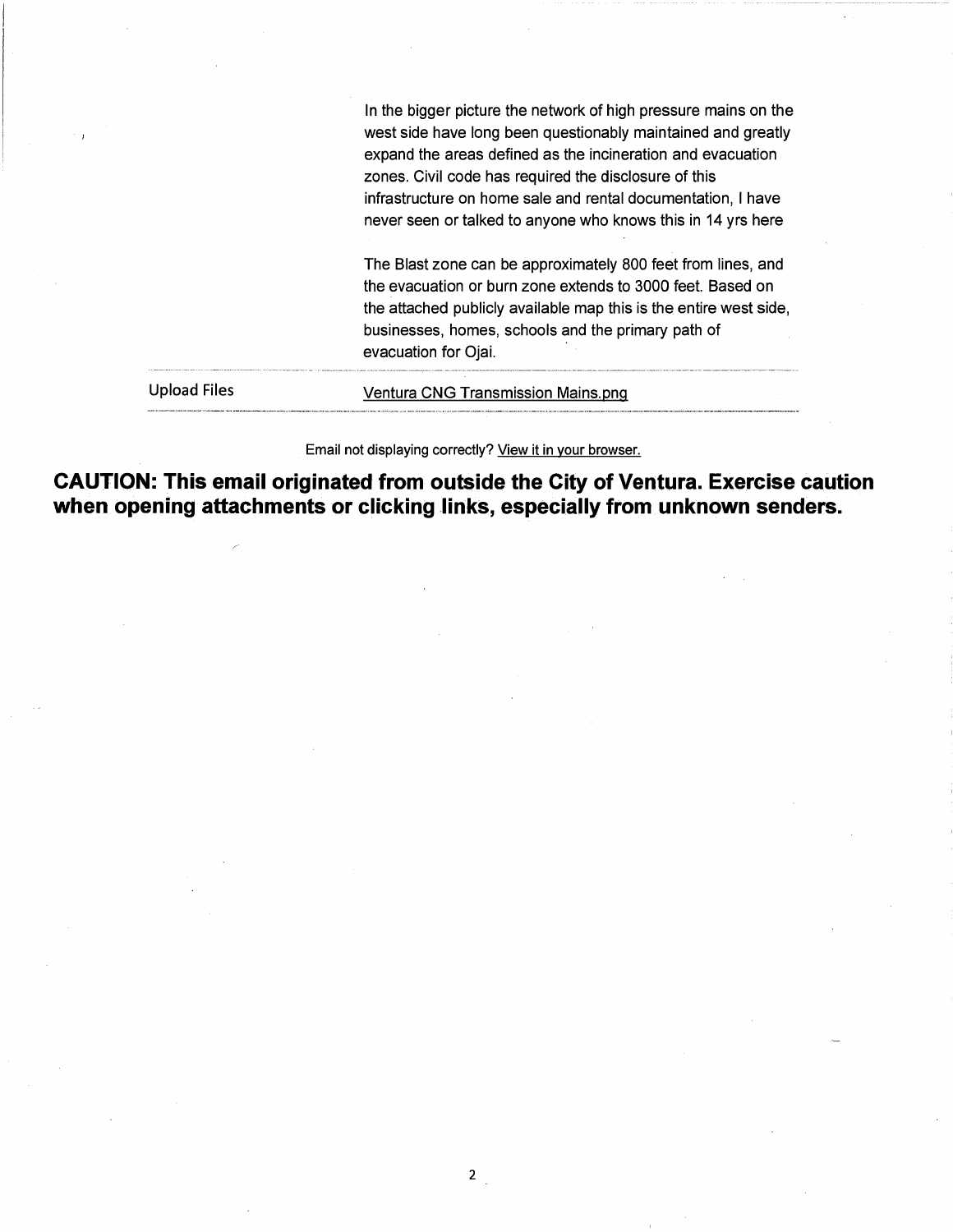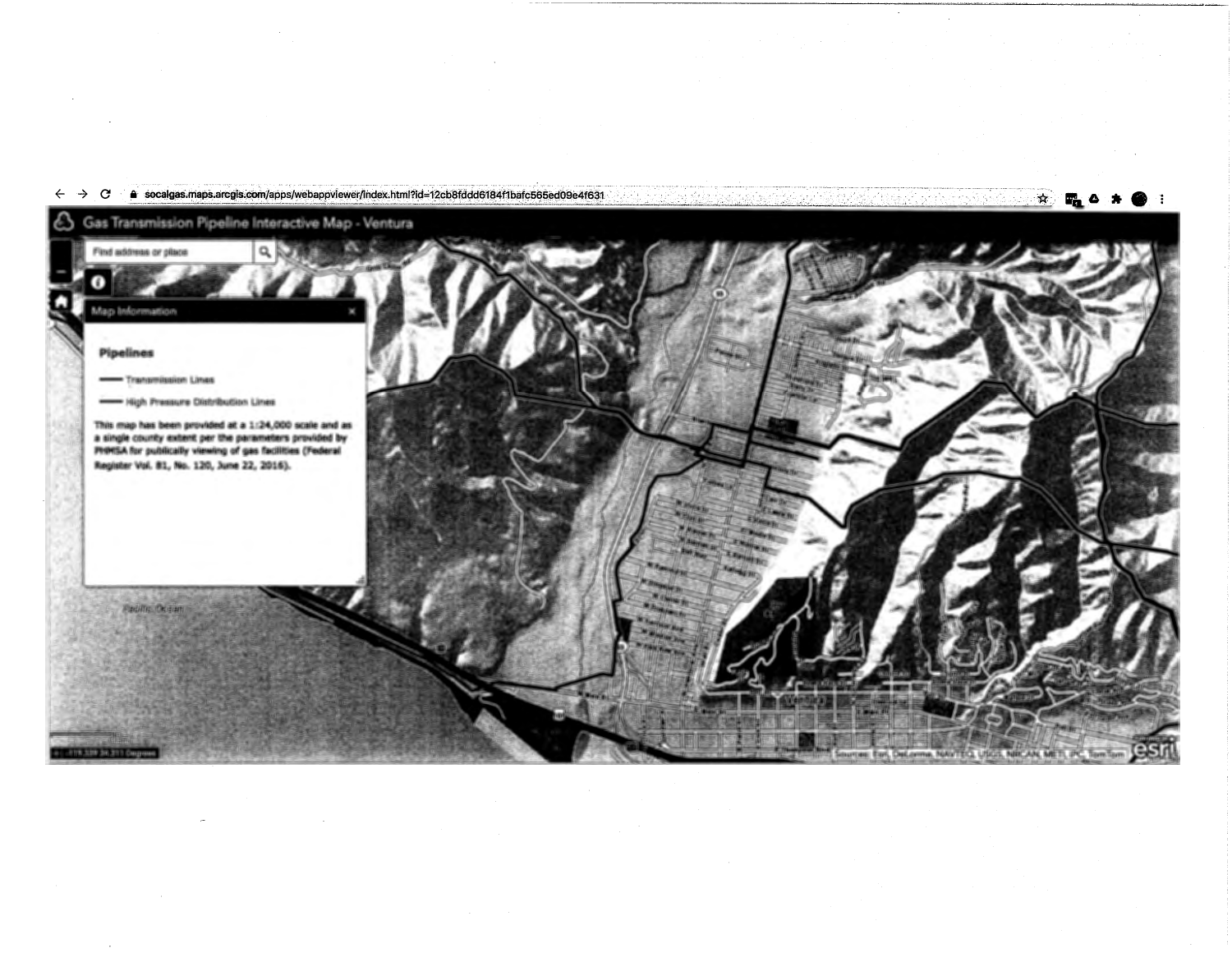| From:    | Rosemary Hall                       |
|----------|-------------------------------------|
| Sent:    | Monday, May 10, 2021 4:22 PM        |
| To:      | <b>City Clerk</b>                   |
| Subject: | -EXT- SoCal Gas compressor location |

Ventura City Council,

I am writing in support of a complete Environmental Impact Report (EIR) of SoCal Gas's gas compressor, located across the street from E.P. Foster Elementary.

I bike and spend time walking around the area of the compressor site. Upon learning that this site leaks toxic substances into the air and the soil is contaminated with lead, arsenic, VOCs and more I began looking at the surrounding area.

People live and go to school across the street from this site. And I live not to far away. No school or person should have to live near a site where the threat of toxic soil dust and explosion is eminent. A compressor station is a huge danger to the community surrounding the site and their livelihoods there after. Furthermore, according to the Georgia Department of health,"Lead exposure at high doses can cause anemia, stomach ache, muscle weakness and damage to the brain and kidneys. In children, even low doses can affect IQ, ability to pay attention and cause behavioral problems. Arsenic exposure at high doses can cause skin problems, stomach ache and nausea. Arsenic exposure over many years also raises the risk of bladder, lung, liver and skin cancer. https://dph.georgia.gov/document/document/leadarsenic-fact-sheet/

This kind of pollution near homes and especially near a school is unethical and should be cleaned up in the safest way possible. This community not only suffers from the possiblity of explosion, but long and short term health effects. Additionally, students exposed to lead dust during developmental years are subject to the possibility of not reaching their potential academically because of the effects lead has on the brain.

As a region known for the creation of Earth Day and the Clean Air and Water Act, I urge you to consider the clean air legacy of our area and do the thing that will protect your community and it's air quality

1.) complete environmental review of entire project

2.) put a stop to the expansion

3.) create and implement a safe plan to clean up the toxic soil

In solidarity,

Rosemary Hall

Ventura County Resident

Sent from my iPhone

**CAUTION: This email originated from outside the City of Ventura. Exercise caution when opening attachments or clicking links, especially from unknown senders.** 

1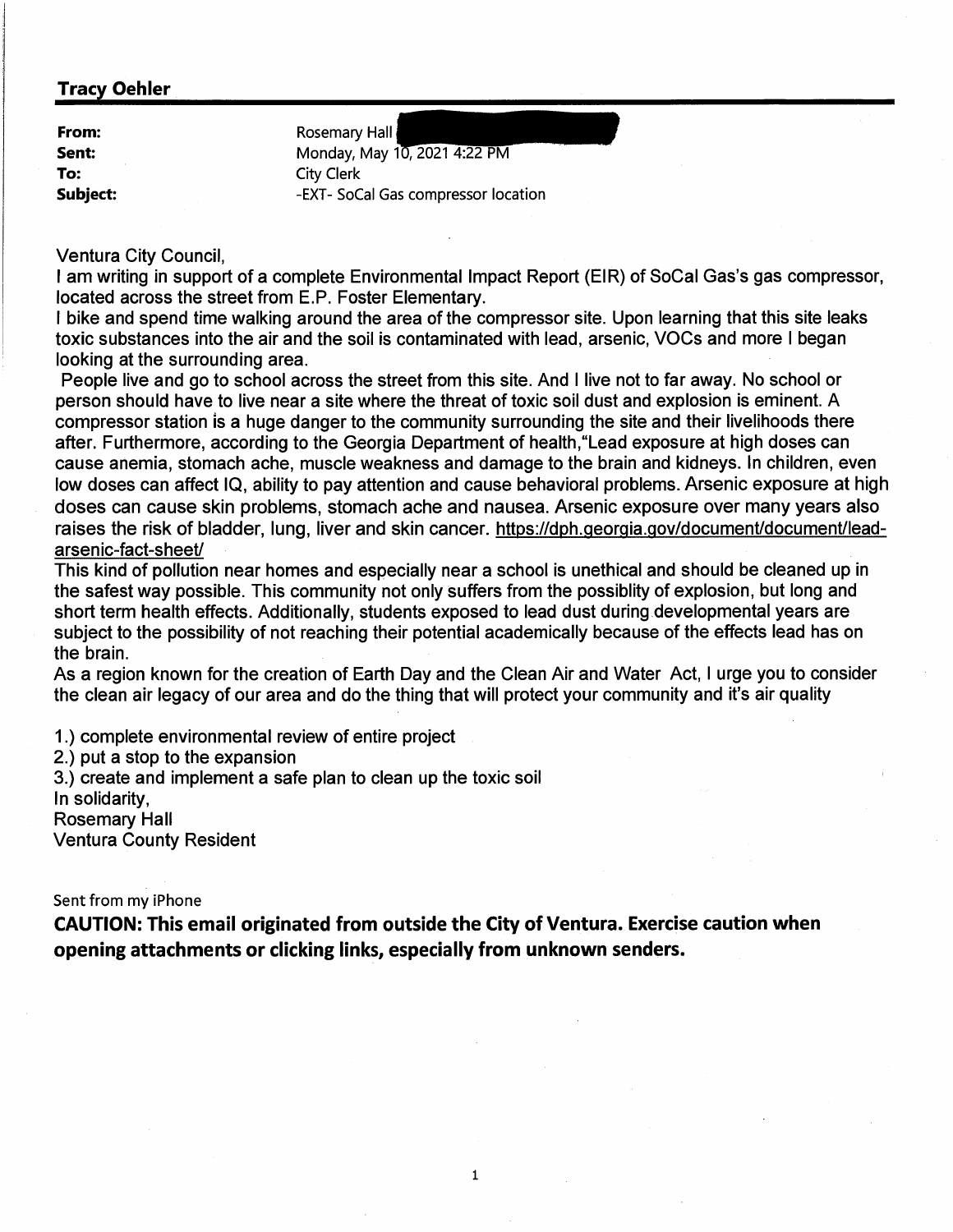**From: Sent: To: Subject:**  Allison Kunath Monday, May 10, 2021 4:28 PM City Clerk -EXT- Compressor Station Expansion

Hi.there,

I am writing to express my firm opposition to the compressor station expansion. These facilities are know to leak toxic chemicals into the air and soil, not to mention the risk of dangerous explosions.

Please stop the expansion, develop a plan to clean the soil, and work in a plan to completely phase out the use of the station.

1

Thank you,

Allison Kunath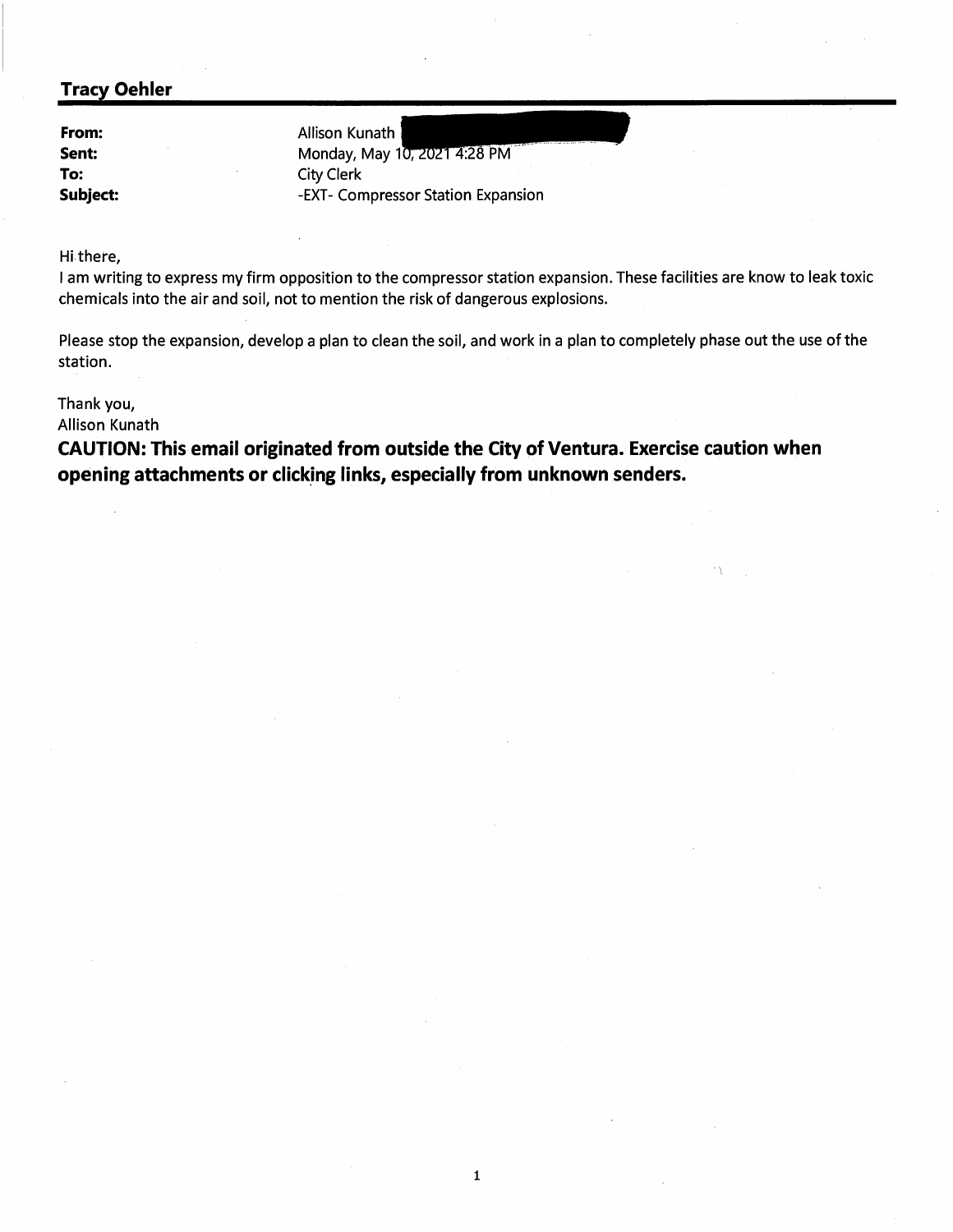**From: Sent: To: Subject:** 

Carson Compton<sup>1</sup> Monday, May 10, 2021 4:55 PM City Clerk -EXT- To City Council re: SoCalGas Co compressor station

This Facility has been known to leak harmful methane and other chemicals into the air.

The soil is contaminated with lead, arsenic, VOCs, and other harmful chemicals that are associated with several serious health problems, including cancers, respiratory and cardiovascular illness, and· birth defects. The health complaints of residents near these facilities have been consistent.

Compressor Stations are prone to dangerous explosions and are usually built in unpopulated areas—this one is right across the street from an elementary school and the Boys and Girls club as well as the surrounding residential community

We need the City Council to demand a complete Environmental Review of the entire project, so that we know the true risks to people, air, land, and water

Put a stop to the expansion—the facility is already dangerous to our neighborhood

We need a safe plan to clean up the toxic soil that doesn't contaminate us with lead-laden dust

We need a plan to phase out use of the compressor station. It doesn't belong in our neighborhood!

Thank you for addressing this critical issue,

Carson Compton

#### Ventura, CA 93001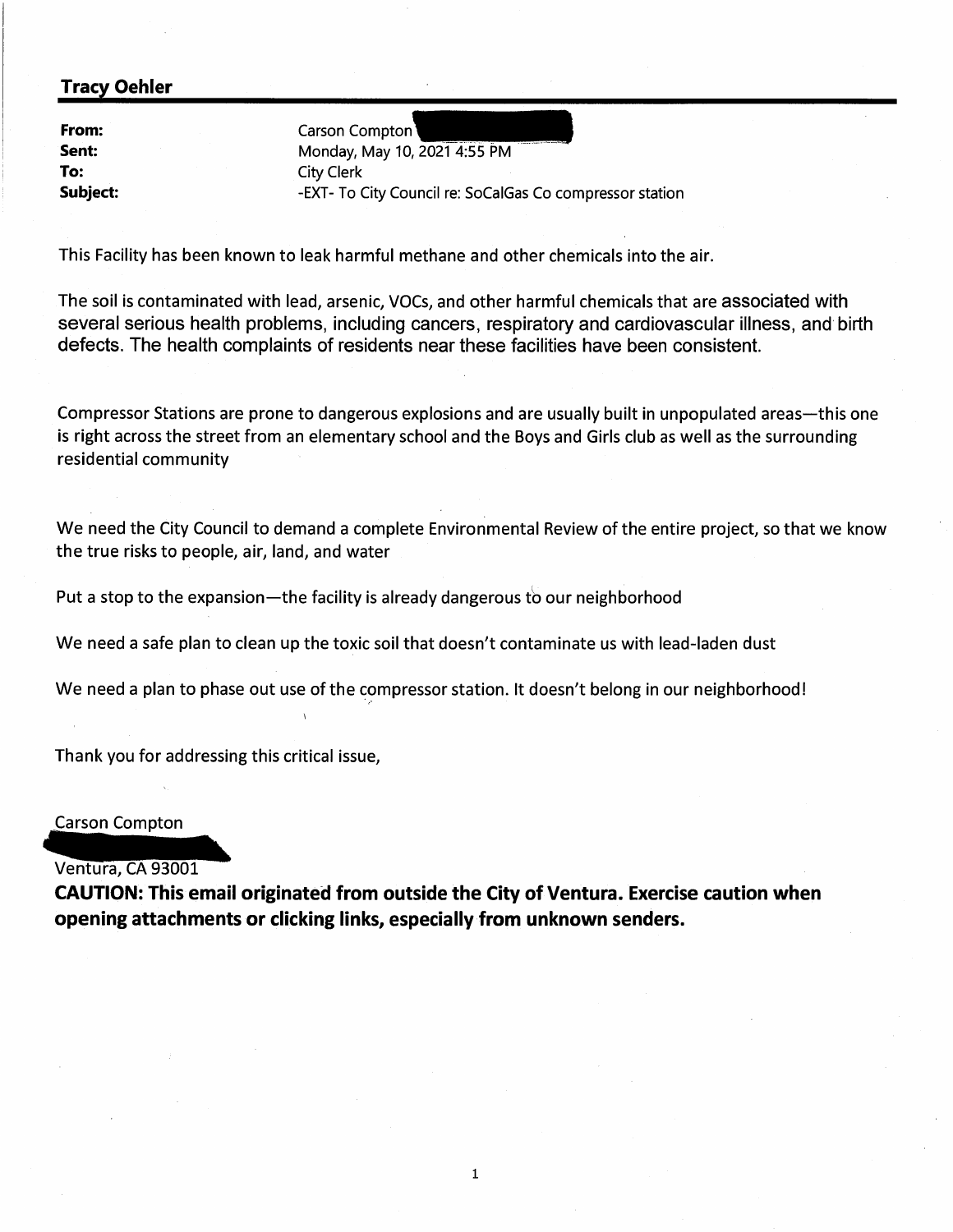**From: Sent: To: Subject:**  noreply@cityofventura.ca.gov Monday, May 10, 2021 4:58 PM City Clerk -EXT- Online Form Submittal: Public Comment Form

## **Public Comment Form**

#### Disclosure:

Providing your name/contact information is optional to participate in a Public Meeting. However by providing, it will allow staff to follow-up with you on your item. All emails submitted to any Legislative Body are Public Records. Copies of forms submitted are posted online, with name and contact information redacted. You may only submit one comment form per agenda item. You may submit more than one form per agenda to address additional topics.

#### Submission Deadlines:

Submit your Comment Form at least 2 hours prior to the-scheduled/posted start time of the meeting, as stated on the posted Agenda. If submitting a comment during a meeting, please submit before the Agenda Item concludes, during a Live Meeting, to be considered part of the record. Select the Legislative/Hearing Body below to ensure your comment is emailed to the correct body.

| Name                                      | Stephanie Karba                                                                                                                                                                            |
|-------------------------------------------|--------------------------------------------------------------------------------------------------------------------------------------------------------------------------------------------|
| <b>Address</b>                            | , Ventura                                                                                                                                                                                  |
| <b>Phone Number</b>                       |                                                                                                                                                                                            |
| <b>Email Address</b>                      |                                                                                                                                                                                            |
| Select Legislative/Hearing<br><b>Body</b> | <b>City Council</b>                                                                                                                                                                        |
| <b>Meeting Date</b>                       | 5/10/2021                                                                                                                                                                                  |
| Select a Topic:                           | Agenda Item Number/Topic                                                                                                                                                                   |
| Agenda Item Number/Topic                  | 9C                                                                                                                                                                                         |
| Recommendation                            | <b>Against Recommendation</b>                                                                                                                                                              |
| <b>Written Comments</b>                   | Stop the expansion of the compressor station! Complete a full<br>environmental review of the entire project before proceeding. It<br>doesn't belong in our neighborhood. Clean up Ventura! |
| <b>Upload Files</b>                       | Field not completed.                                                                                                                                                                       |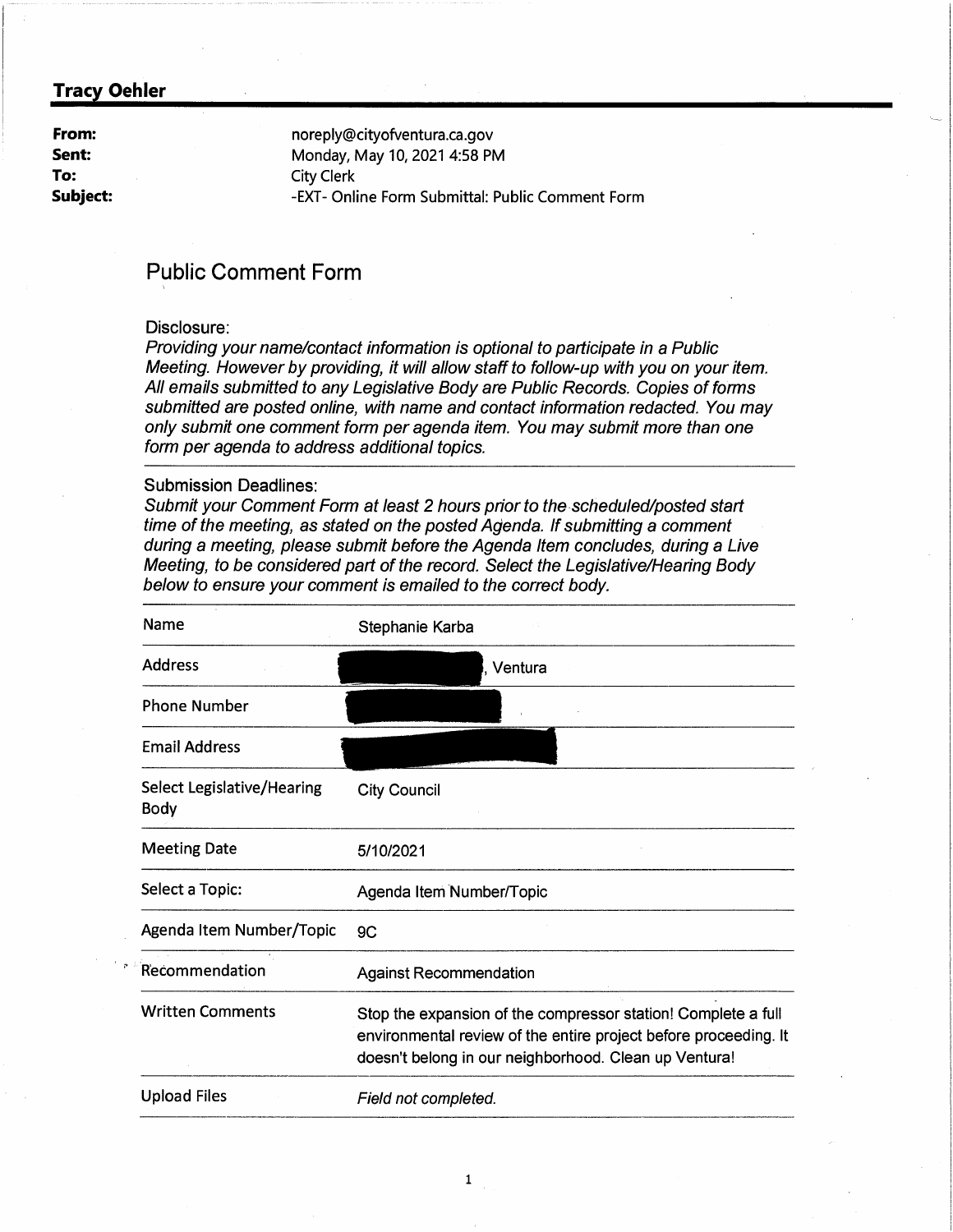**Sent: To:** 

**From:** Lisa Wade Devine Monday, May 10, 2021 5:18 PM City Clerk **Subject:**  $-EXT$ -EXT- To City Council

To Ventura City Council,

I am writing to STRONGLY OPPOSE expansion of the compressor station in West Ventura.

I live near this area and know so many families who live directly off the Avenue. These are people near and dear to me who would be impacted by the effects of this action. My family opposes this for the following reasons:

-This Facility has been known to leak harmful chemicals into the air

-The soil is contaminated with lead, arsenic, VOCs, and other harmful chemicals

-So Cal Gas Co. plans to double the size of this facility

-To pay for it, SoCalGas will increase household gas prices

-Compressor Stations are prone to dangerous explosions and are usually built in unpopulated areas—this one is right next to an elementary school

#### **WHAT CAN BE DONE? WE ASK FOR:**

-A complete Environmental Review of the entire project, so that we know the true risks to people, air, land, and water

-Put a stop to the expansion—the facility is already dangerous to our neighborhood

-A safe plan to clean up the toxic soil that doesn't contaminate us with lead-laden dust

-A plan to phase out use of the compressor station. It doesn't belong in our neighborhood!

Lives are at stake. Please hear our demands!

In care and community,

Lisa Devine and family

**CAUTION: This email originated from outside the City of Ventura. Exercise caution when opening attachments or clicking links, especially from unknown senders.** 

1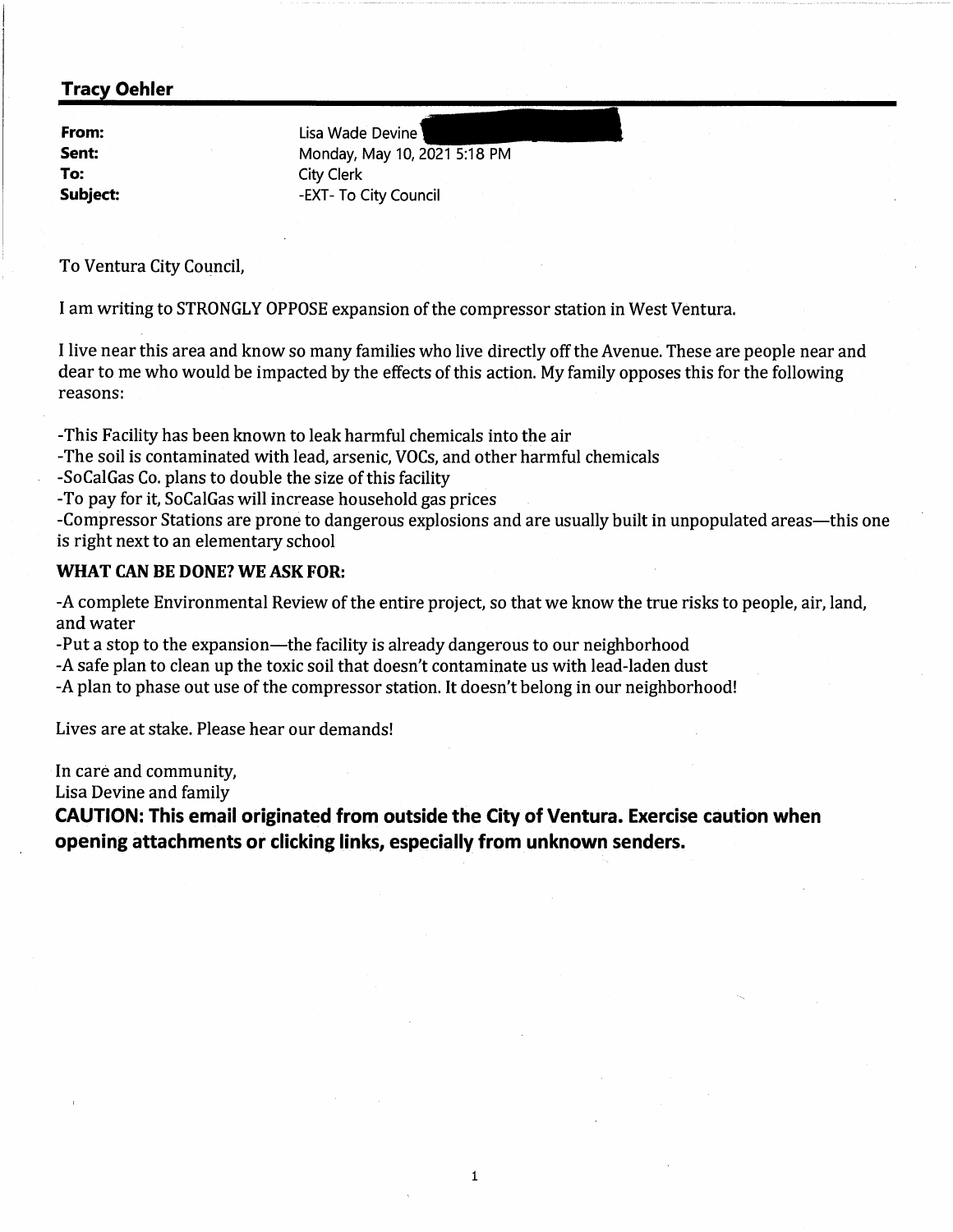**From: Sent: To: Subject:** 

Bianca Botta Monday, May 10, 2021 5:23 PM City Clerk -EXT- Please Don't Expand the Compressor Station in Ventura

Hello,

I'm a local Ventura resident in Midtown and would like to urge you to not expand the compressor station. I'm very concerned about the compressor station's effects on my health, my family's health and all Ventura residents, especially our the people closest to the site. I love this community and I want to see it become a more environmentally safe and healthy place to live, not worse!

Why?

\* This Facility has been known to leak harmful chemicals into the air

\* The soil is contaminated with lead, arsenic, VOCs, and other harmful chemicals

 $\check{\ }$  SoCalGas Co. plans to double the size of this facility

\* To pay for it, SoCalGas will increase household gas prices

\* Compressor Stations are prone to dangerous explosions and are usually built in unpopulated areas-this one is right next to an elementary school

What I demand:

\* A complete Environmental Review of the entire project, so that we know the true risks to people, air, land, and water

\* Put a stop to the expansion-the facility is already dangerous to our neighborhood

\* A safe plan to clean up the toxic soil that doesn't contaminate us with lead-laden dust

\* A plan to phase out use of the compressor station. It doesn't belong in our neighborhood!

Thank you, Bianca Botta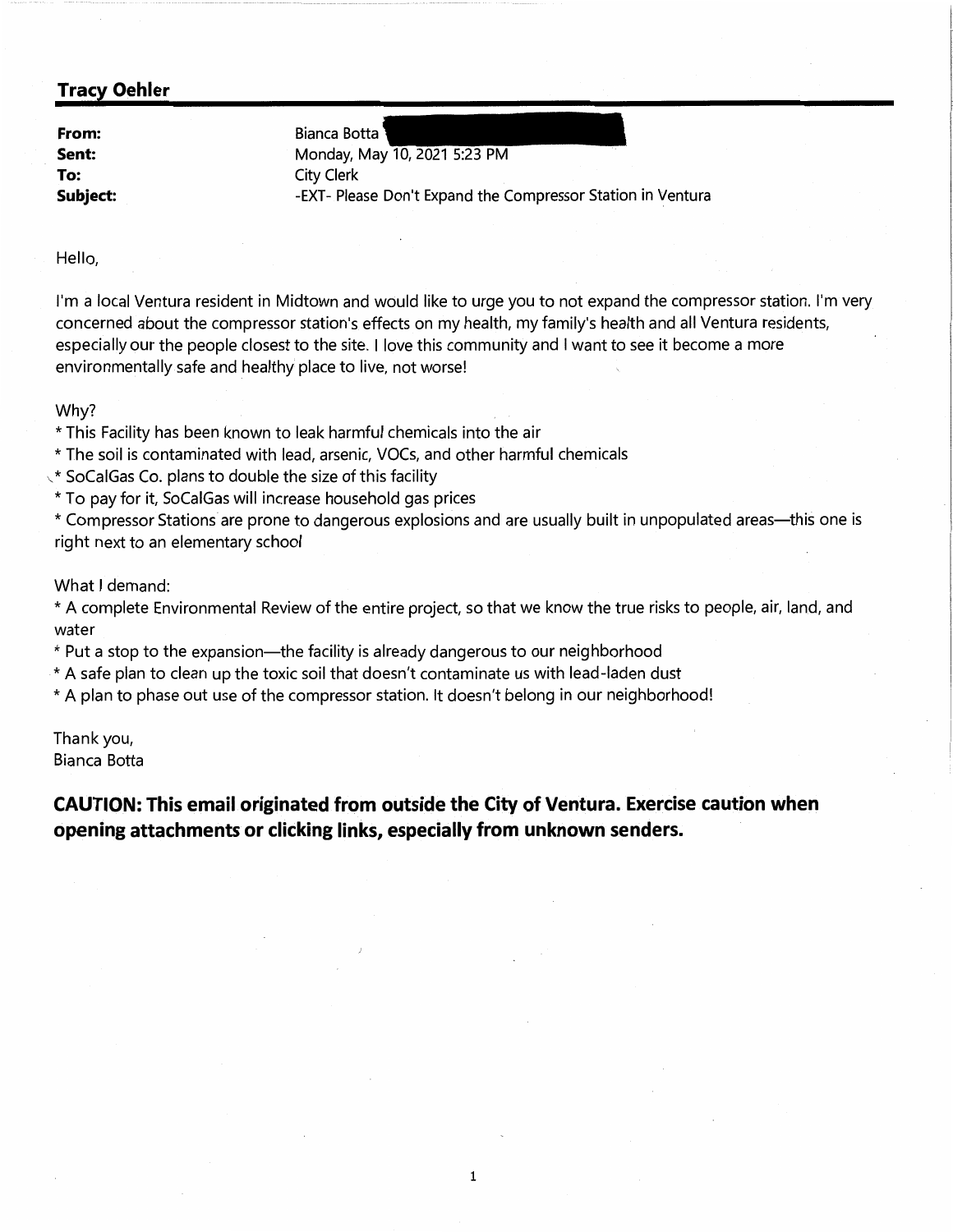**From: Sent: To: Subject:** 

· noreply@cityofventura.ca.gov Monday, May 10, 2021 5:36 PM City Clerk -EXT- Online Form Submittal: Public Comment Form

## **Public Comment Form**

#### Disclosure:

Providing your name/contact information is optional to participate in a Public Meeting. However by providing, it will allow staff to follow-up with you on your item. All emails submitted to any Legislative Body are Public Records. Copies of forms submitted are posted online, with name and contact information redacted. You may only submit one comment form per agenda item. You may submit more than one form per agenda to address additional topics.

#### Submission Deadlines:

Submit your Comment Form at least 2 hours prior to the scheduled/posted start time of the meeting, as stated on the posted Agenda. *If* submitting a comment during a meeting, please submit before the Agenda Item concludes, during a Live Meeting, to be considered part of the record. Select the Legislative/Hearing Body below to ensure your comment is emailed to the correct body.

| Name                                      | Holly Johnson             |
|-------------------------------------------|---------------------------|
| <b>Address</b>                            |                           |
| <b>Phone Number</b>                       |                           |
| <b>Email Address</b>                      |                           |
| <b>Select Legislative/Hearing</b><br>Body | <b>City Council</b>       |
| <b>Meeting Date</b>                       | 5/10/2021                 |
| Select a Topic:                           | <b>Public Comments</b>    |
| Recommendation                            | Field not completed.      |
| <b>Written Comments</b>                   | See attachment.           |
| <b>Upload Files</b>                       | So Cal Gas Compressor.pdf |

Email not displaying correctly? View it in your browser.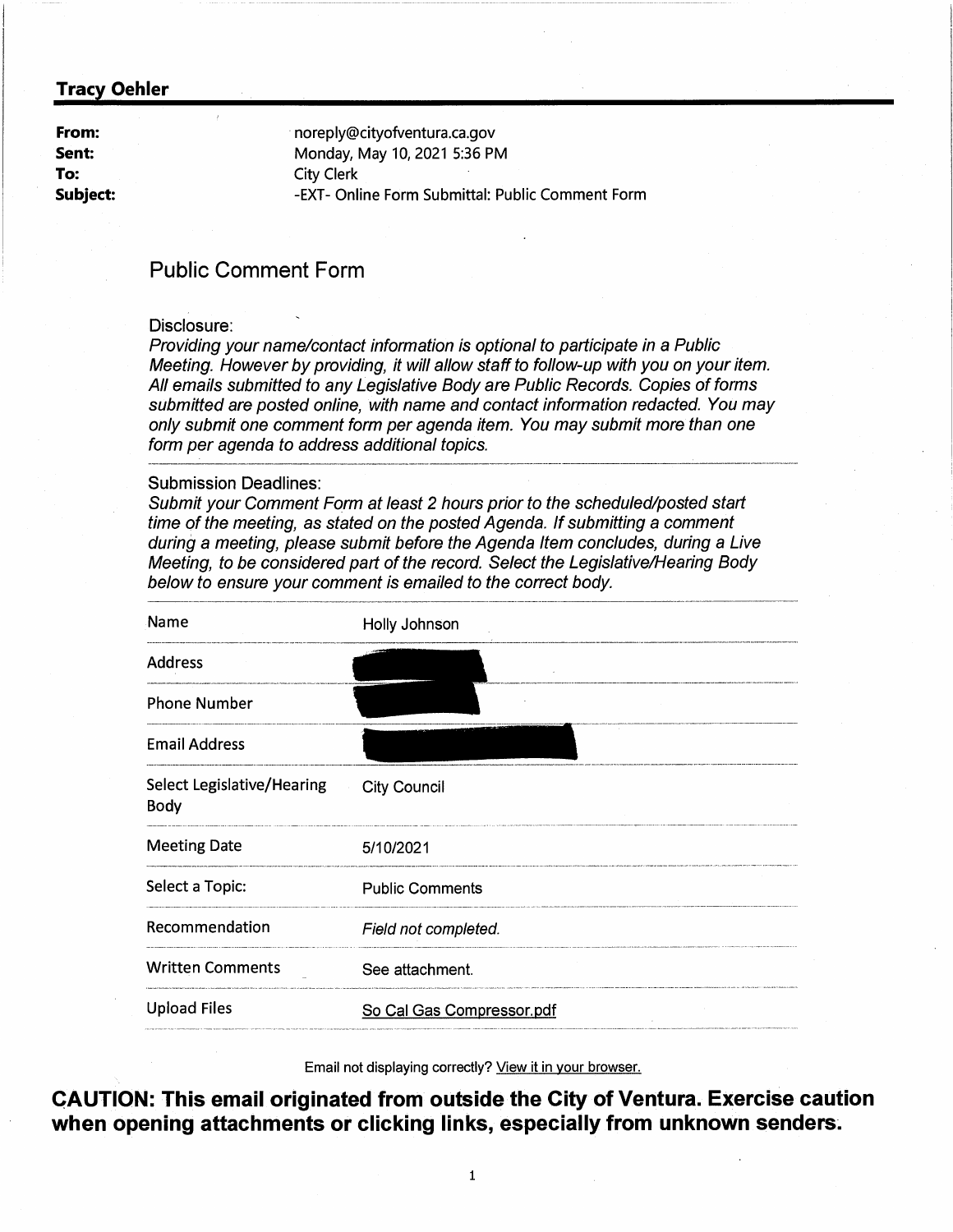#### City Council Members,

I am a long time resident of the Avenue, living only two blocks from the So Cal Gas compressor station. I am also a Kindergarten teacher to students at a school only blocks from the station as well. I have huge concerns about this station not only attempting to increase in size, but also ) existing here in our neighborhood at all.

This facility has been known to leak harmful chemicals into our air and into our soil. I'm worried about the safety of my students and the residents of the Avenue. Not only is the station putting young children's health, many who are of color, at risk but is also putting them in harm's way. Compressor stations have been known to explode and, because of this risk, are usually built far away from unpopulated areas. This station is literally across the street from the Boys and Girls Club and E.P. Foster Elementary. I have to ask, would this even be considered if it was next to a school such as Cabrillo, Mound, or Poinsettia?

I've lived here on the Avenue for a decade now. I've raised my children here and educated many more. I'm begging you to please ensure the Department of Toxic Substance Control hold a bilingual community hearing for residents of the Avenue and families of E.P. Foster students, require an Environmental Impact Report and Health Impact Assessment of the entire scope of the clean up and expansion project at 1555 N. Olive St., and demand that So Cal Gas create a plan to clean up the toxic soil and shut down the compressor station. We do not want this in our neighborhood.

 $\Big)$ 

Thank you, Holly Johnson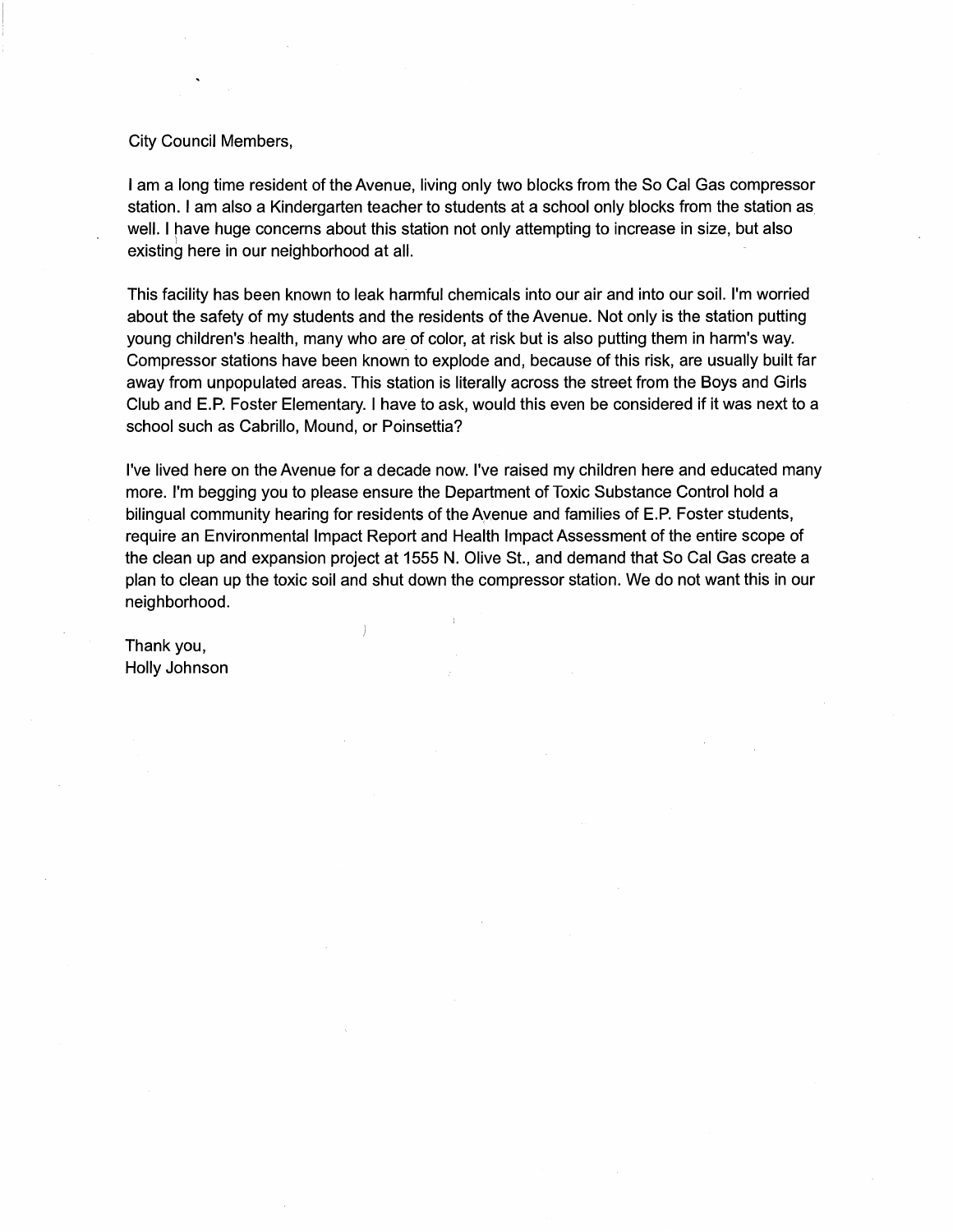**From: Sent: To: Subject:**  noreply@cityofventura.ca.gov Monday, May 10, 2021 7:15 PM City Clerk -EXT- Online Form Submittal: Public Comment Form

# **Public Comment Form**

#### Disclosure:

Providing your name/contact information is optional to participate in a Public Meeting. However by providing, it will allow staff to follow-up with you on your item. All emails submitted to any Legislative Body are Public Records. Copies of forms submitted are posted online, with name and contact information redacted. You may only submit one comment form per agenda item. You may submit more than one form per agenda to address additional topics.

#### Submission Deadlines:

Submit your Comment Form at least 2 hours prior to the scheduled/posted start time of the meeting, as stated on the posted Agenda. If submitting a comment during a meeting, please submit before the Agenda Item concludes, during a Live Meeting, to be considered part of the record. Select the Legislative/Hearing Body below to ensure your comment is emailed to the correct body.

| Name                               | Carolin Pareja                                                                                                                                                                                                                                                                                                                                     |
|------------------------------------|----------------------------------------------------------------------------------------------------------------------------------------------------------------------------------------------------------------------------------------------------------------------------------------------------------------------------------------------------|
| <b>Address</b>                     | Ventura, CA, 93001                                                                                                                                                                                                                                                                                                                                 |
| <b>Phone Number</b>                |                                                                                                                                                                                                                                                                                                                                                    |
| <b>Email Address</b>               |                                                                                                                                                                                                                                                                                                                                                    |
| Select Legislative/Hearing<br>Body | <b>City Council</b>                                                                                                                                                                                                                                                                                                                                |
| <b>Meeting Date</b>                | 5/10/2021                                                                                                                                                                                                                                                                                                                                          |
| Select a Topic:                    | Field not completed.                                                                                                                                                                                                                                                                                                                               |
| Recommendation                     | <b>Support Recommendation</b>                                                                                                                                                                                                                                                                                                                      |
| <b>Written Comments</b>            | Tengo 3 Hijos que estan a la deriba de las decisiones que los<br>adultos tomemos. Ustedes piensan que abrir una planta de gas<br>cerca de una comunidad al frente de un lugar al frente de un<br>lugar donde cuidan niños, una escuela y cientos de niños que<br>viven alrededor sea el legado que quieren dejar para las<br>futuras generaciones? |
|                                    | I have 3 children that are at the mercy of the decisions that                                                                                                                                                                                                                                                                                      |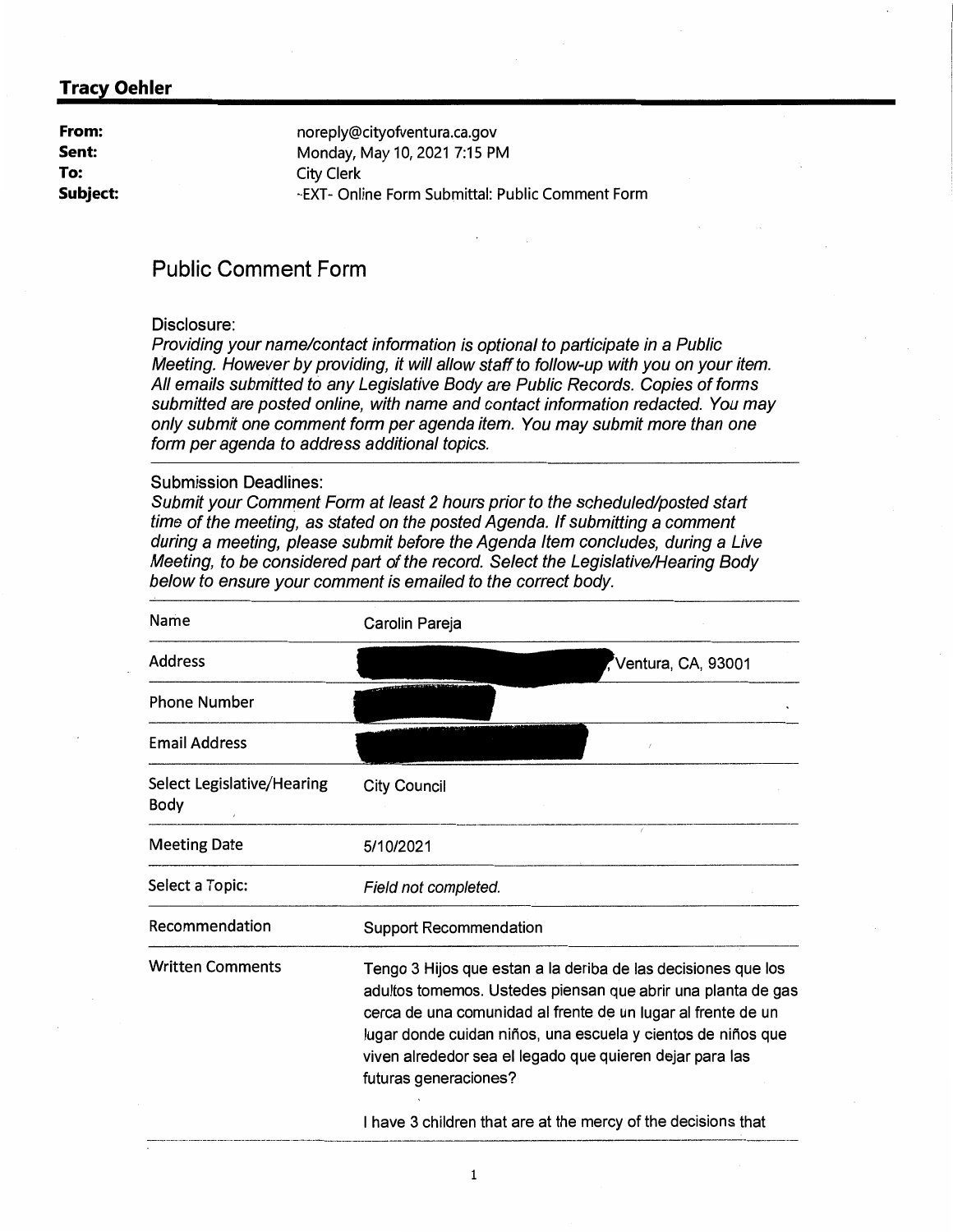adults are taking. Do you think that opening a gas plant close to the community and in front of a place where childcare is provided and hundreds of kids live nearby, is that a legacy you would like to leave for the future generations?

Upload Files

Field not completed.

Email not displaying correctly? View it in your browser.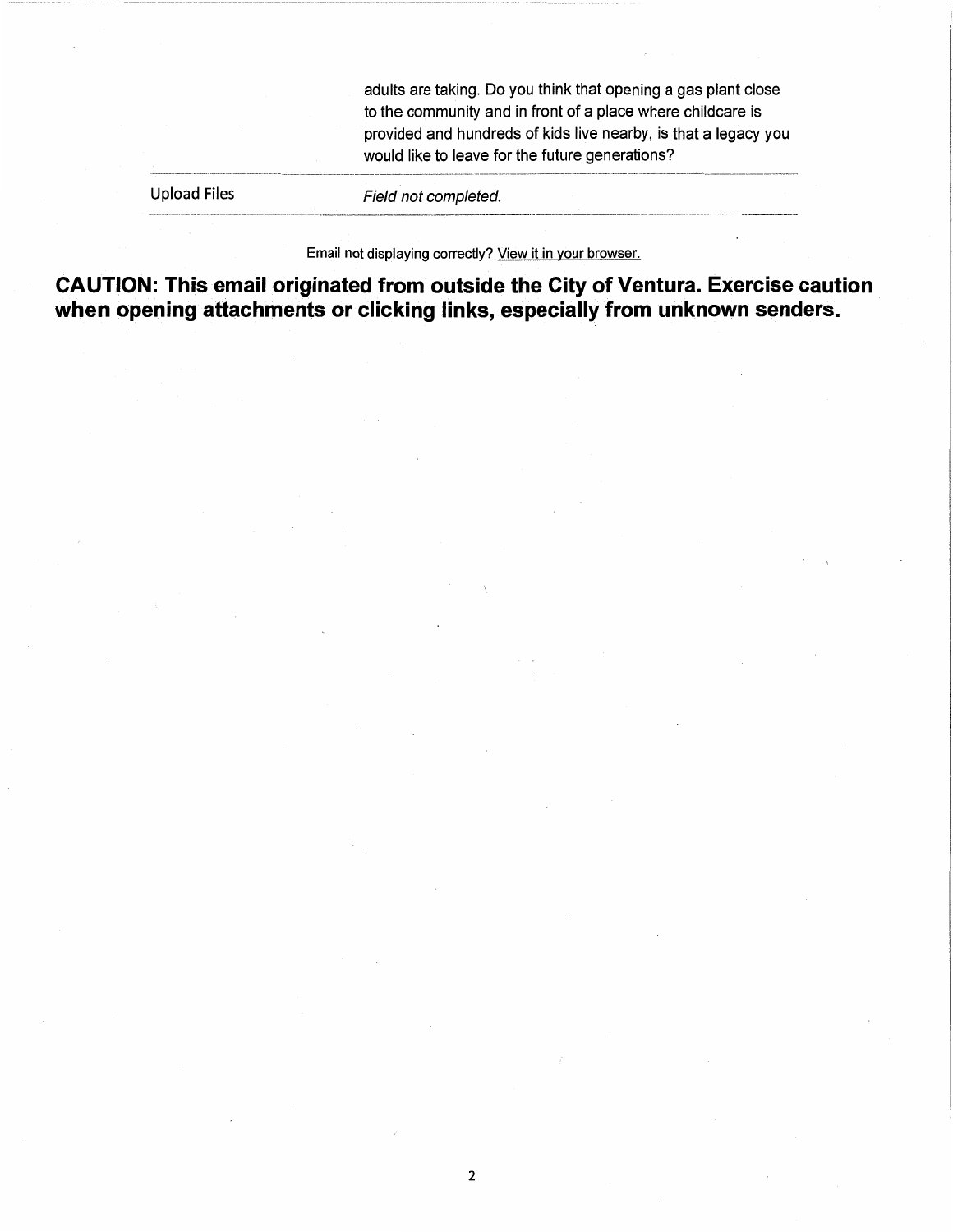# NON-VENTURA RESIDENTS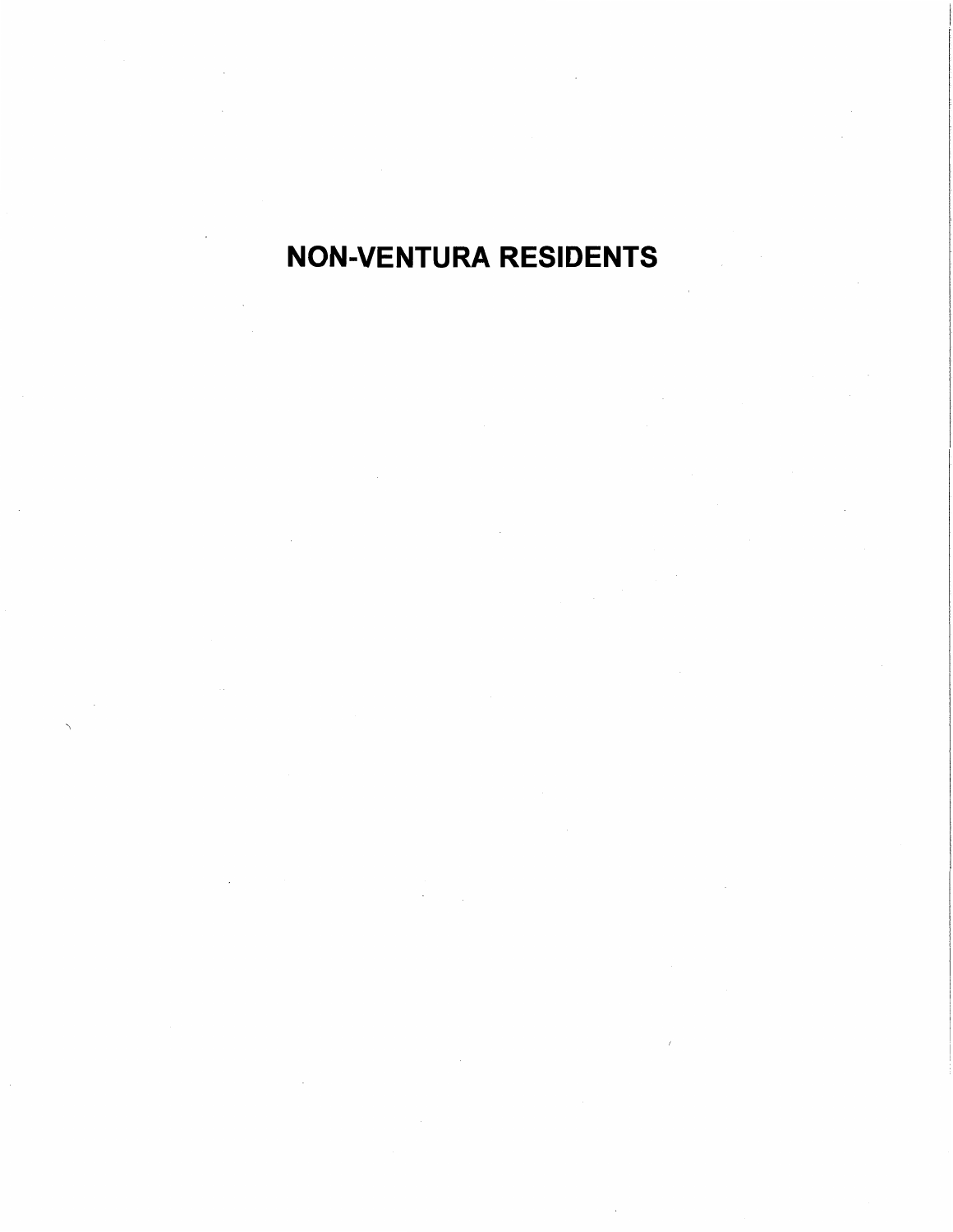**From: Sent: To: Subject:**  Elizabeth Eversen Monday, May 10, 2021 4:35 PM City Clerk -EXT- So Cal Gas Compressor

To Ventura City Council,

I am writing in support of a complete Environmental Impact Report (EIR) of SoCal Gas's gas compressor, located across the street from E.P. Foster Elementary.

Children at E.P. Foster Elementary live in constant danger of toxic chemicals and potential explosions from the gas compressor. These kids may not be able to use their voices, but I am. I urge you to join the community and demand that the Department of Toxic Substance Control hold a bilingual hearing to address our concerns. I support a full Environmental Impact Review of SoCal Gas's entire expansion project.

In solidarity,

Elizabeth Eversen

Camarillo, CA 93012

Elizabeth Eversen Your Best Move Ever Realtor #01912095 Century 21 Everest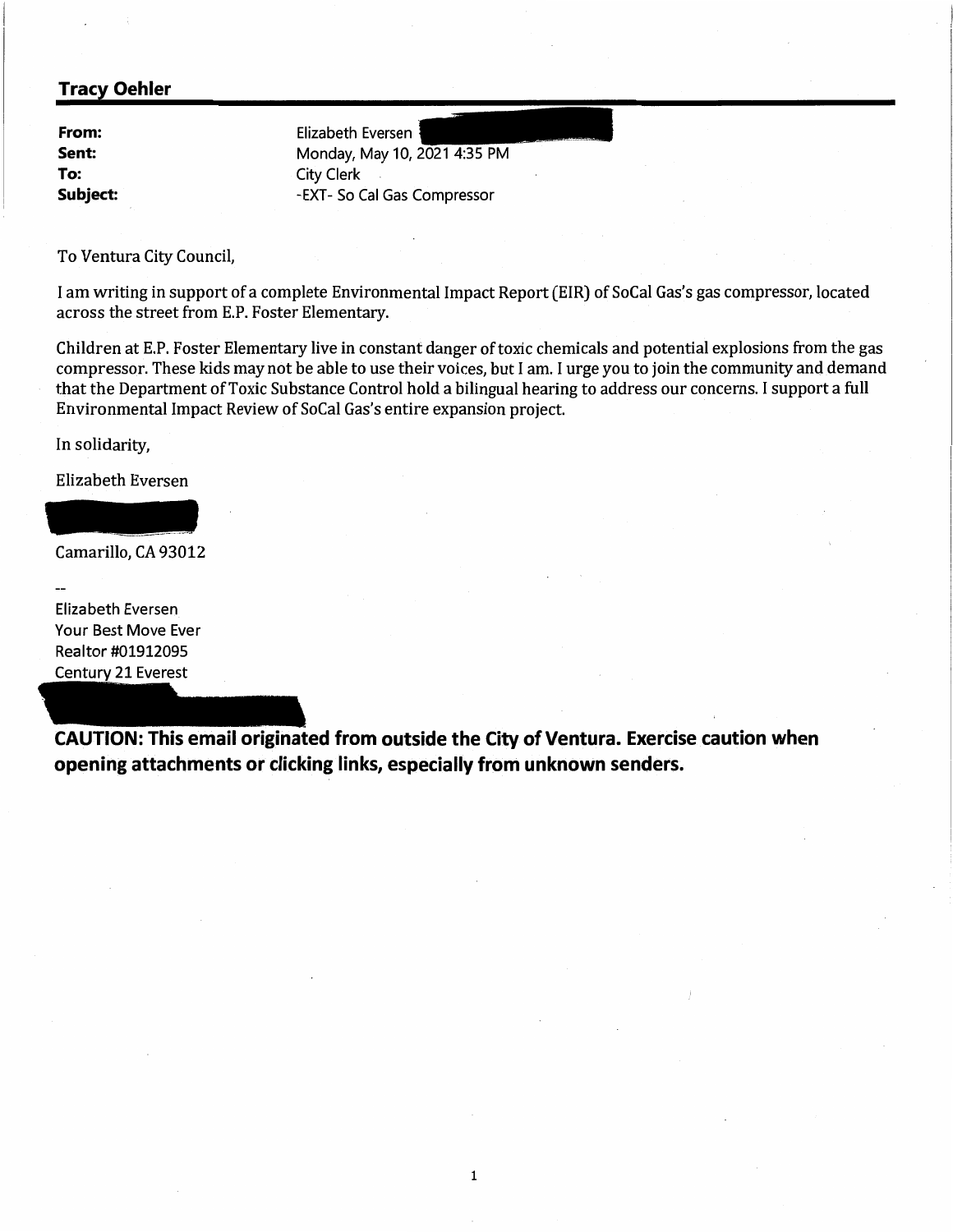**From: Sent: To: Subject:**  noreply@cityofventura.ca.gov Monday, May 10, 2021 4:43 PM City Clerk -EXT- Online Form Submittal: Public Comment Form

# **Public Comment Form**

#### Disclosure:

Providing your name/contact information is optional to participate in a Public Meeting. However by providing, it will allow staff to follow-up with you on your item. All emails submitted to any Legislative Body are Public Records. Copies of forms submitted are posted online, with name and contact information redacted. You may only submit one comment form per agenda item. You may submit more than one form per agenda to address additional topics.

#### Submission Deadlines:

Submit your Comment Form at least 2 hours prior to the scheduled/posted start time of the meeting, as stated on the posted Agenda; If submitting a comment during a meeting, please submit before the Agenda Item concludes, during a Live Meeting, to be considered part of the record. Select the Legislative/Hearing Body below to ensure your comment is emailed to the correct body.

| Name                                      | Tessa Byars                                                                                                                                                                                                                                                                                                  |
|-------------------------------------------|--------------------------------------------------------------------------------------------------------------------------------------------------------------------------------------------------------------------------------------------------------------------------------------------------------------|
| <b>Address</b>                            |                                                                                                                                                                                                                                                                                                              |
| <b>Phone Number</b>                       |                                                                                                                                                                                                                                                                                                              |
| <b>Email Address</b>                      |                                                                                                                                                                                                                                                                                                              |
| Select Legislative/Hearing<br><b>Body</b> | <b>City Council</b>                                                                                                                                                                                                                                                                                          |
| <b>Meeting Date</b>                       | 5/10/2021                                                                                                                                                                                                                                                                                                    |
| Select a Topic:                           | <b>Public Comments</b>                                                                                                                                                                                                                                                                                       |
| Recommendation                            | Support Recommendation, Against Recommendation                                                                                                                                                                                                                                                               |
| <b>Written Comments</b>                   | I would like to support the recommendation of shutting down<br>the compression site. As a mother and someone who cares<br>about the future of our town and our planet and the people who<br>live nearby, this is unacceptable to have near school sites,<br>homes, community centers, and the Ventura River. |
| <b>Upload Files</b>                       | Field not completed.                                                                                                                                                                                                                                                                                         |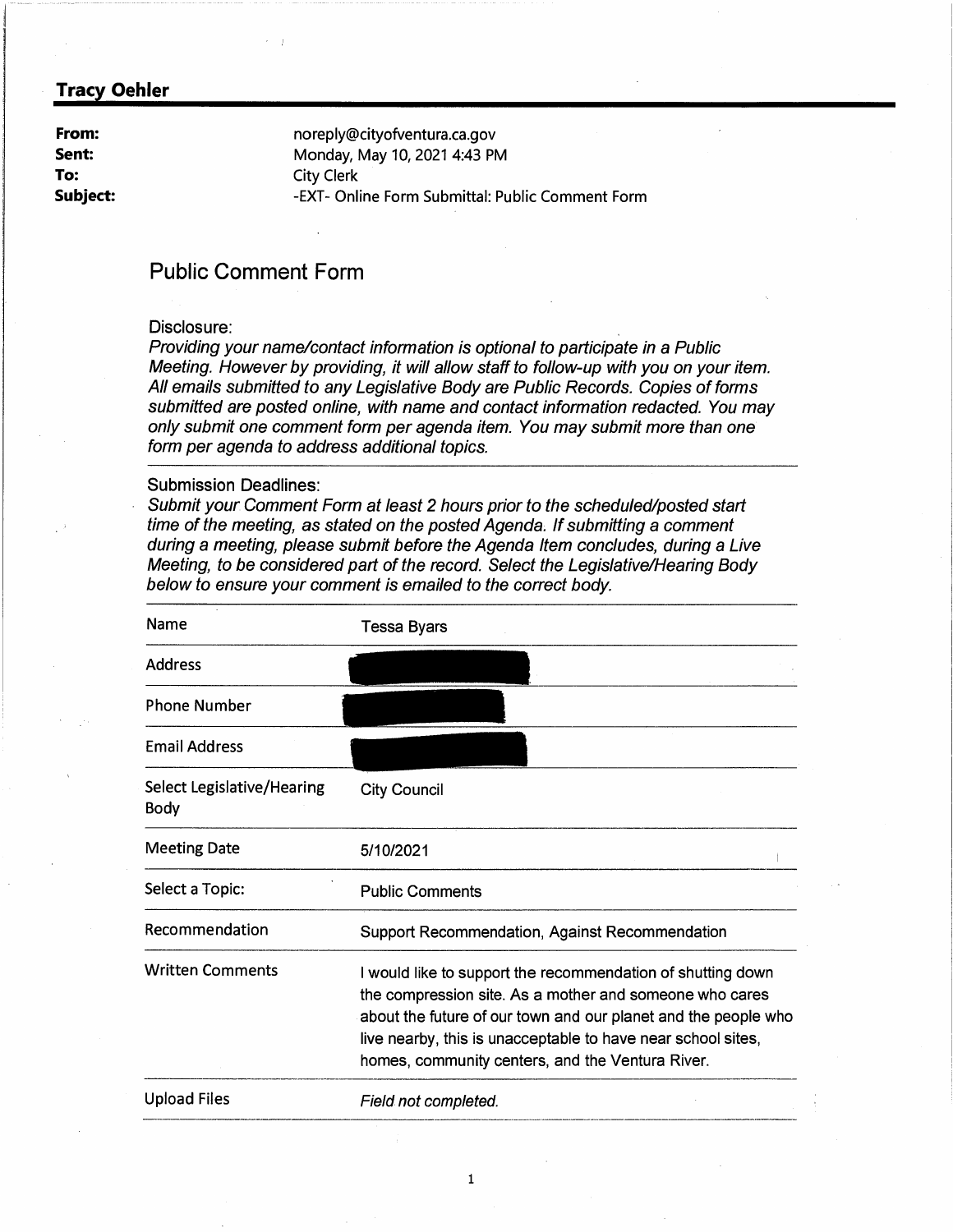**From: Sent: To: Subject:** 

David Hardy Monday, May 10, 2021 5:07 PM City Clerk -EXT- Agenda 9C - Further Review by State Agencies of Southern California Gas Company's Compressor Site

I support further Environmental Impact Review of the California Gas Company's proposed expansion plan for their Ventura Compressor site.

I understand that it is across the street from an elementary school so I question whether it should have been there in the first place.

Thank you

David C. Hardy Simi Valley, CA 93065

**CAUTION: This email originated from outside the City of Ventura. Exercise caution when opening attachments or clicking links, especially from unknown senders.** 

 $\hat{\mathbb{R}}$ 

1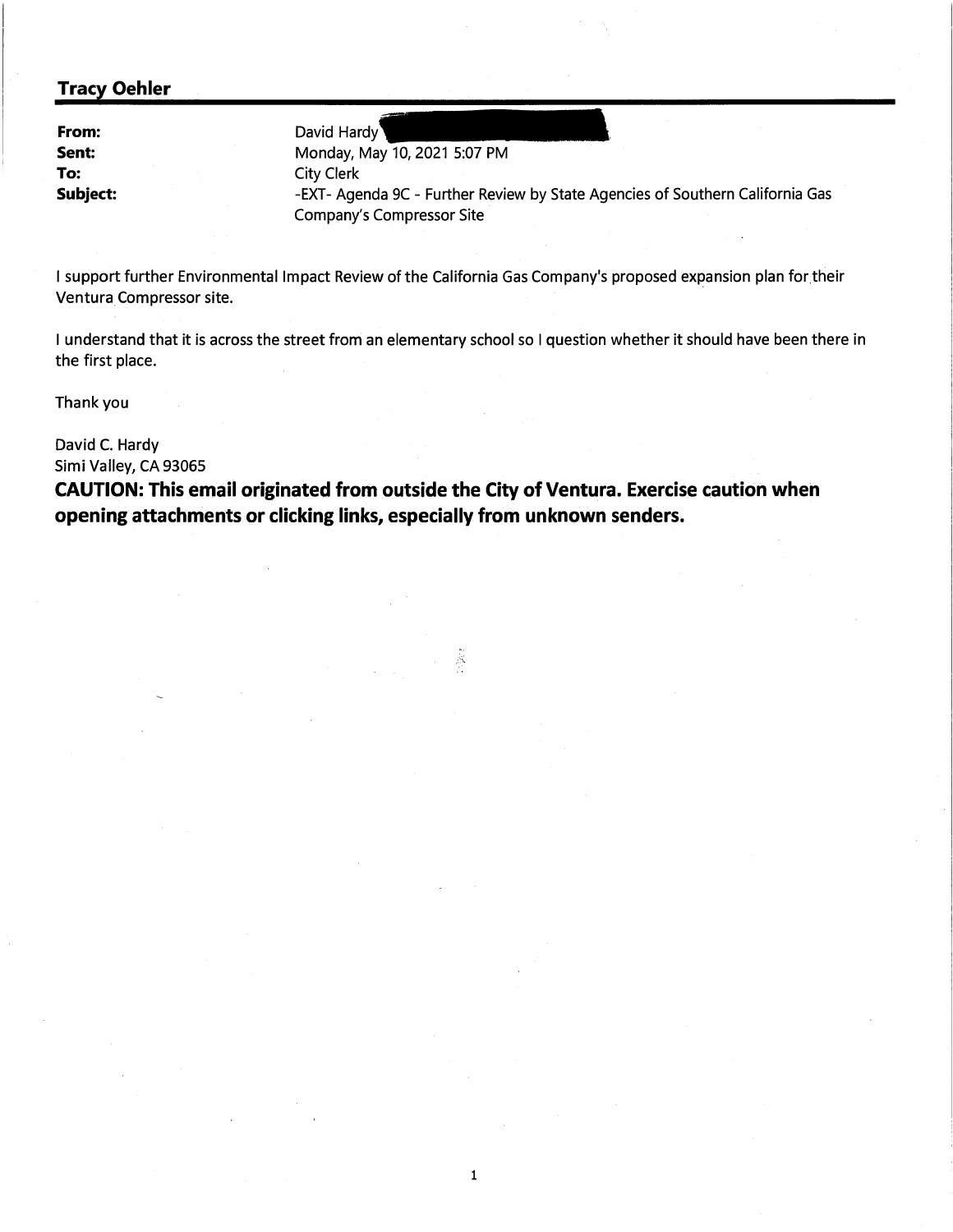**From:** · **Sent: To: Subject:**  Vanessa Stefania Monday, May 10, 2021 5:38 PM City Clerk -EXT- SoCalGas Compressor Station Expansion

To Ventura City Council,

I am writing in support of a complete Environmental Impact Report (EIR) of SoCal Gas's gas compressor, located across the street from E.P. Foster Elementary.

I am currently a high school student, but I was once in elementary school.

When I was in elementary school, my favorite times of day were recess and lunch, because they were the few times that I was able to go outside and enjoy nature. Kids need safe and healthy spaces to play around in the outdoors without fearing that the air will harm them.

However, children at E.P. Foster Elementary live in constant danger of toxic chemicals and potential explosions from the gas compressor. These kids may not be able to use their voices, but I am. I urge you to join the community and demand that the Department of Toxic Substance Control hold a bilingual hearing to address our concerns. I support a full Environmental Impact Review of SoCal Gas's entire expansion project. In solidarity, Vanessa Ortiz

1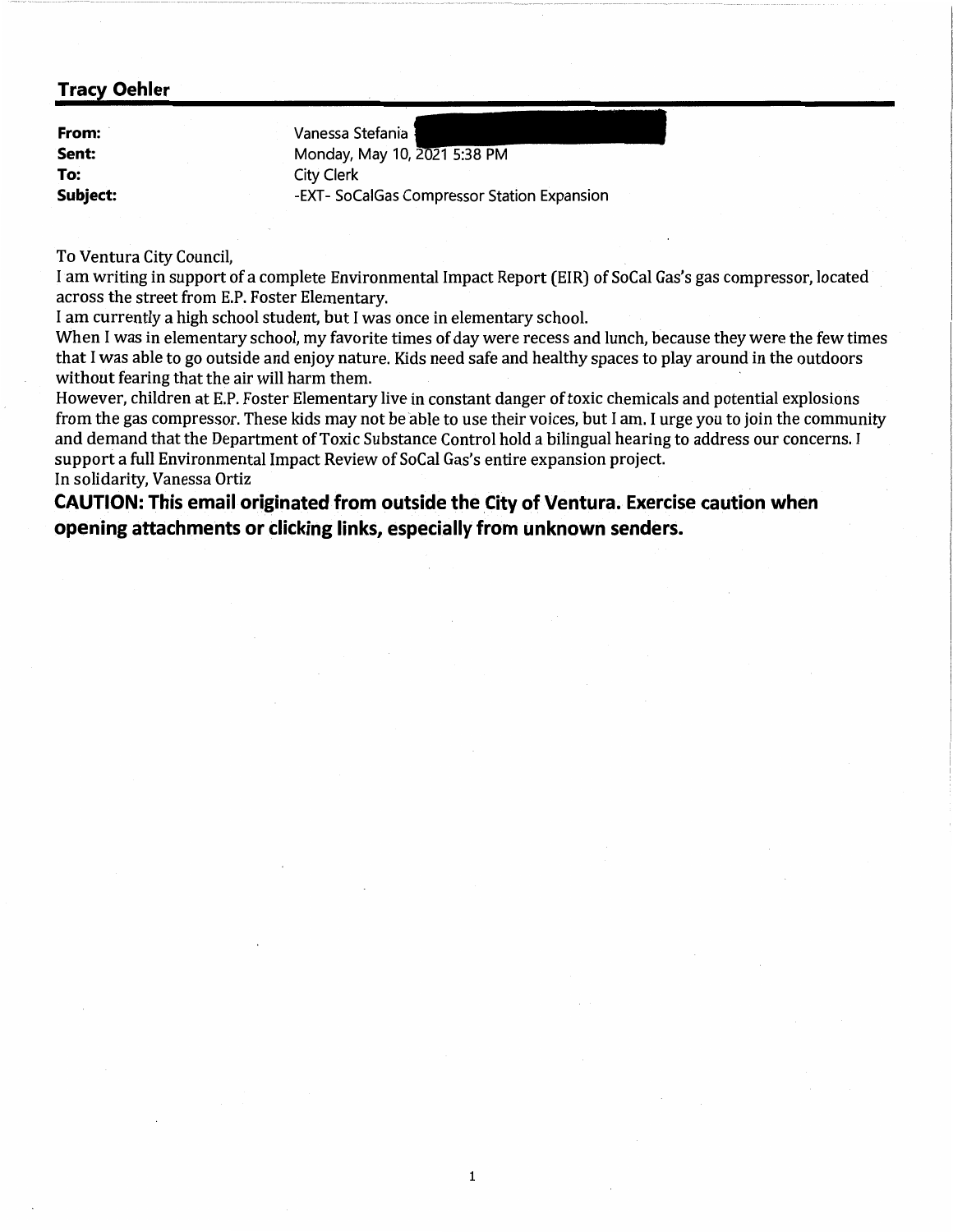**From: Sent: To: Subject:**  Aubrianna Monday, May 10, 2021 6:02 PM City Clerk -EXT- Agenda Item 9C

To Ventura City Council,

I am writing in support of a complete Environmental Impact Report (EIR) of SoCal Gas's gas compressor, located across the street from E.P. Foster Elementary.

I am currently a high school student, but I was once in elementary school.

If I were in the position of these young children, exposed to dangers of health conditions and the possibility explosions, I would be constantly afraid of going to school. I would be confused, lost, and paranoid. Children of such a young age shouldn't have to be afraid of these things.

However, children at E.P. Foster Elementary live in constant danger of toxic chemicals and potential explosions from the gas compressor. These kids may not be able to use their voices, but I am. I urge you to join the community and demand that the Department of Toxic Substance Control hold a bilingual hearing to address our concerns. I support a full Environmental Impact Review of SoCal Gas's entire expansion project.

1

In solidarity,

Aubrianna Sabatini, 17

Camarillo Resident

Rancho Campana High School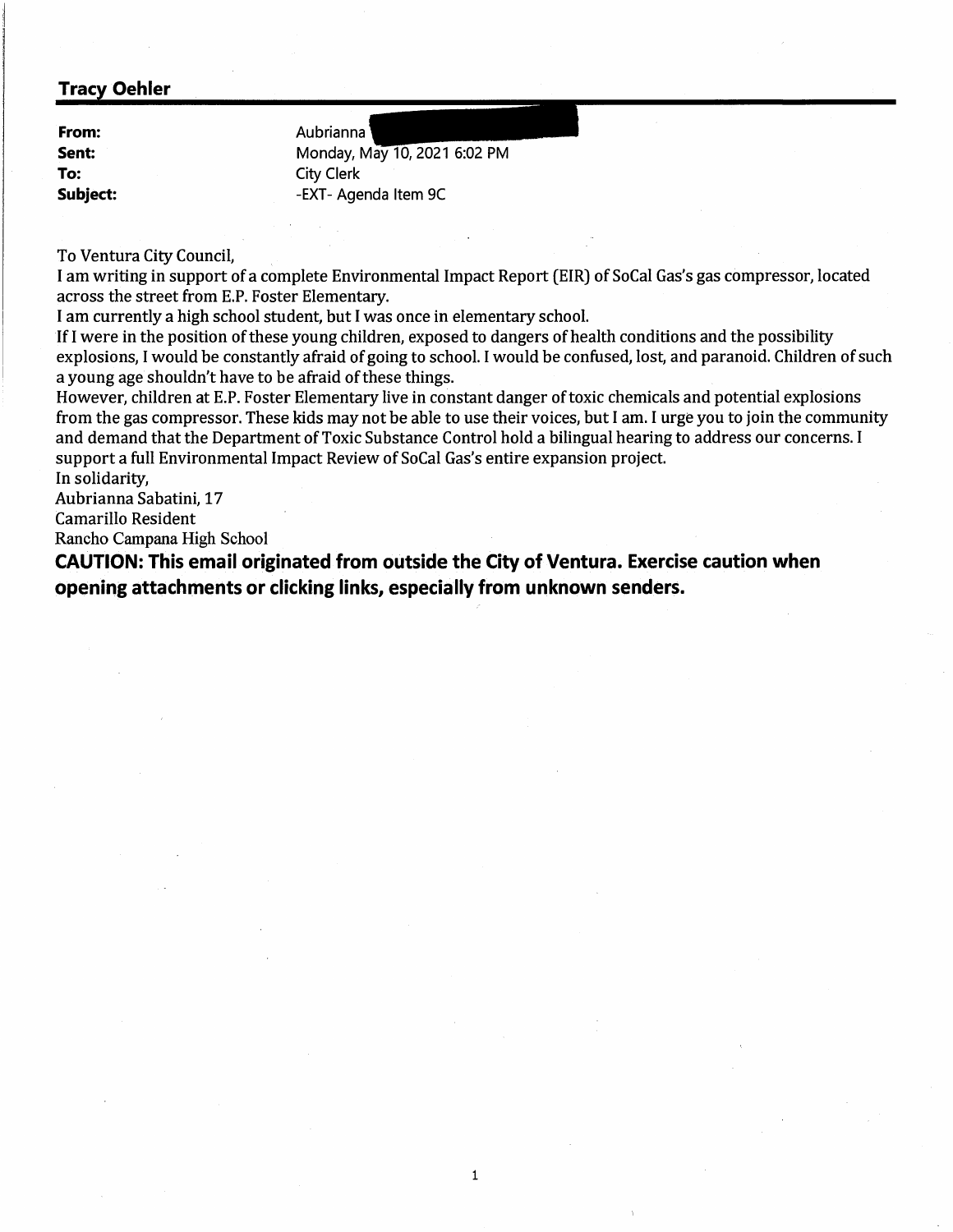**From: Sent: To: Subject:**  noreply@cityofventura.ca.gov Monday, May 10, 2021 6:12 PM City Clerk -EXT- Online Form Submittal: Public Comment Form

# **Public Comment Form**

#### Disclosure:

Providing your name/contact information is optional to participate in a Public Meeting. However by providing, it will allow staff to follow-up with you on your item. All emails submitted to any Legislative Body are Public Records. Copies of forms submitted are posted online, with name and contact information redacted. You may only submit one comment form per agenda item. You may submit more than one form per agenda to address additional topics.

#### Submission Deadlines:

Submit your Comment Form at least 2 hours prior to the scheduled/posted start time of the meeting, as stated on the posted Agenda. If submitting a comment during a meeting, please submit before the Agenda Item concludes, during a Live Meeting, to be considered part of the record. Select the Legislative/Hearing Body below to ensure your comment is emailed to the correct body.

| Name                               | Elizabeth Keane               |
|------------------------------------|-------------------------------|
| <b>Address</b>                     | Oxnard, CA 93035              |
| <b>Phone Number</b>                |                               |
| <b>Email Address</b>               |                               |
| Select Legislative/Hearing<br>Body | <b>City Council</b>           |
| <b>Meeting Date</b>                | 5/10/2021                     |
| Select a Topic:                    | <b>Public Comments</b>        |
| Recommendation                     | <b>Against Recommendation</b> |
| <b>Written Comments</b>            | Field not completed.          |
| <b>Upload Files</b>                | proposedexpansion5-10.pdf     |

Email not displaying correctly? View it in your browser.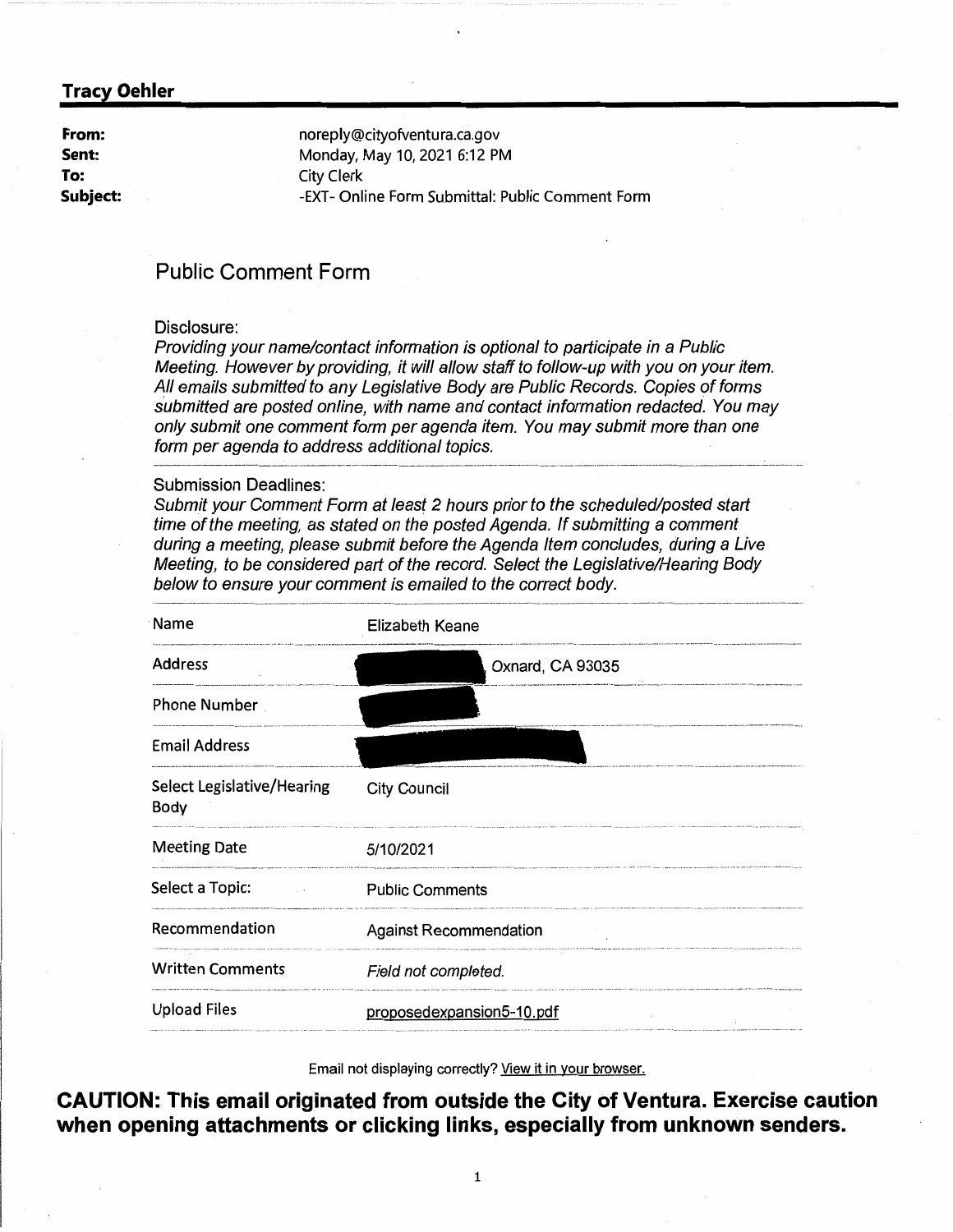Good evening All. I would like to ask that the Ventura City council to prohibit the expansion of the So Cal Gas Co compressor station. This project, like many other if it's kind is catering to big business and failing to do the work of actually determining how such a project might affect the community and our environment long term. I read the removal action work plan and it seems glaringly clear that the gas company is trying to absolve themselves from having to address the ground water contamination reportedly caused from the Ventura manufactured gas plant that preceded it's operation at the same location. According to a recent article in the VC star, "Toxic substances remain in the soil from decades of industrial operations at the site and the plan, as is, only removes toxic soil from shallow depths, leaving deeper contaminates that have also been found in groundwater samples." To make matters worse, since the gas company has acquired the property this facility is known to leak harmful chemicals into the air and soil. While they have claimed to take a handful of samples that discuss the need to clean up soil beneath the current building, it seems as thought it would be best to have a full review done by an outside agency with no motive to gain from an expansion project unlike NOREAS who was hired by the gas company to complete the removal action workplace.

I'm sick and tired of corporations fueled by profits coming into Lower socio economic neighborhoods and exploiting the natural resources because they bet that we won't put up a fight. The neighborhood of this proposed expansion is recognized as a disadvantaged community, with 70% of its residents identifying as people of color. This project is not only projected to cause gas cost to skyrocket for the already strapped working class, it will not benefit the consumer as the gas produced will be sold and distributed to areas outside of our city.

According The Gas Company's newsletter to my and other consumers email last Friday, it's stated that "Natural gas continues to flow and is being delivered to our 22 million customers across southern and central California, just as it does on a "typical" day. There is no shortage of supply of natural gas for homes or businesses or to power plants that generate electricity." If there is no shortage of supply why the expansion in Ventura?

Help me understand how it is fair that the gas company can come in and try to take resources from our land while offering none of the benefit to the common resident along with substantially increased risk for disaster incidents? Further, these kinds of incidents have been followed with little accountability to follow through on environmental clean up after and corporations are well aware that they are rarely forced to clean up in costly legal settlements by already over tapped small city budgets. I'm deeply concerned for my fellow community members in this neighborhood in Ventura that is already found to be one of the most polluted areas in the state and being in what has been labeled as an impact incineration zone should a disaster occur.

I'm tired big corporations insisting we reap all of the risk so that they can greedily come in and exploit a natural resource that is not theirs for subsidized costs profiting hand over fist leaving the communities the take from penny less. Is it not enough that we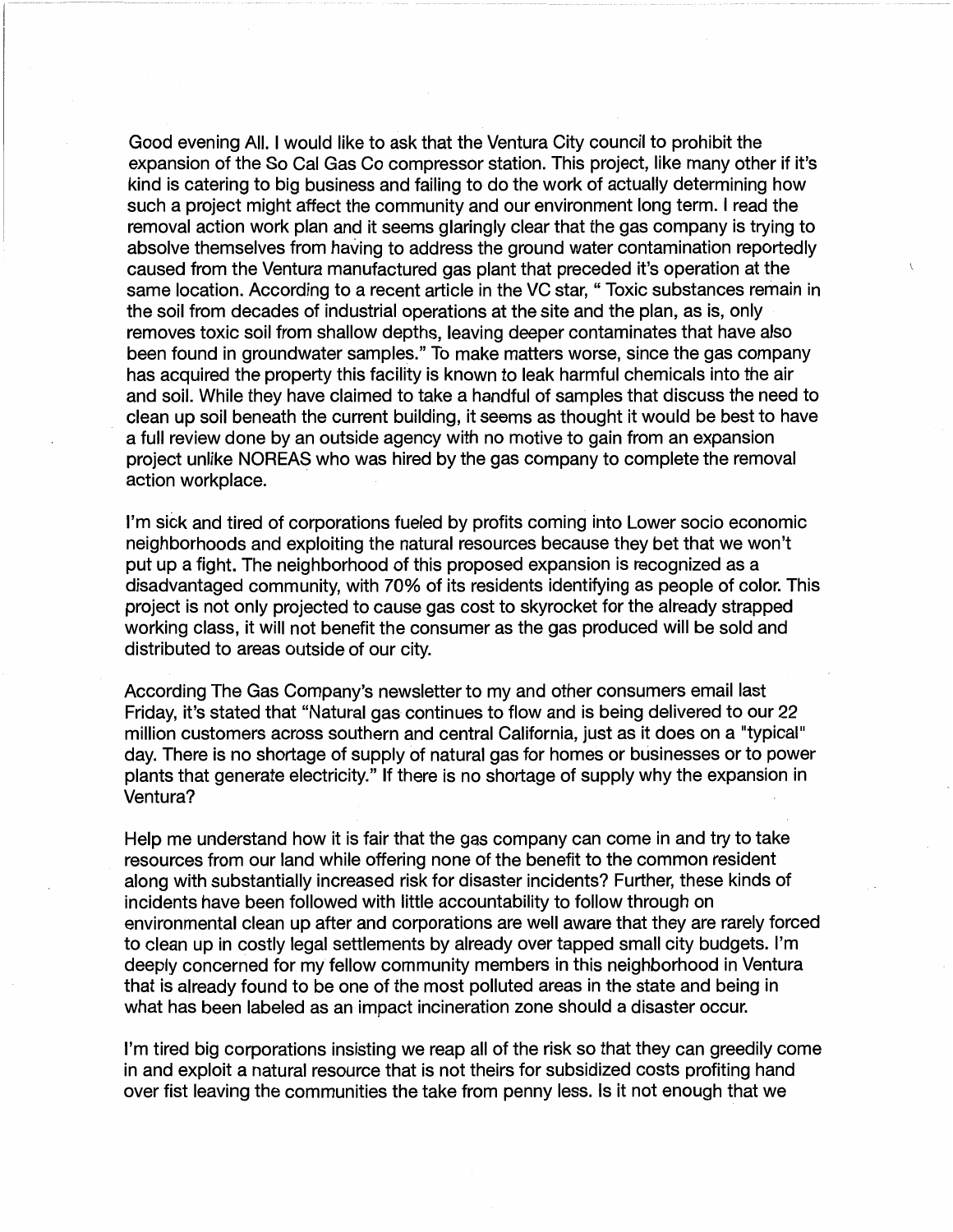allow this company to have had a monopoly of a foothold in the natural gas market? It is taking advantage of our land, resources, and the community at large. I implore you to at best deny this project and at worst demand a complete Environmental Review before any further decisions be made to be transparent with how this will affect the environment and community.

#### Sincerely,

Elizabeth Keane, LCSW County of Ventura resident and small business owner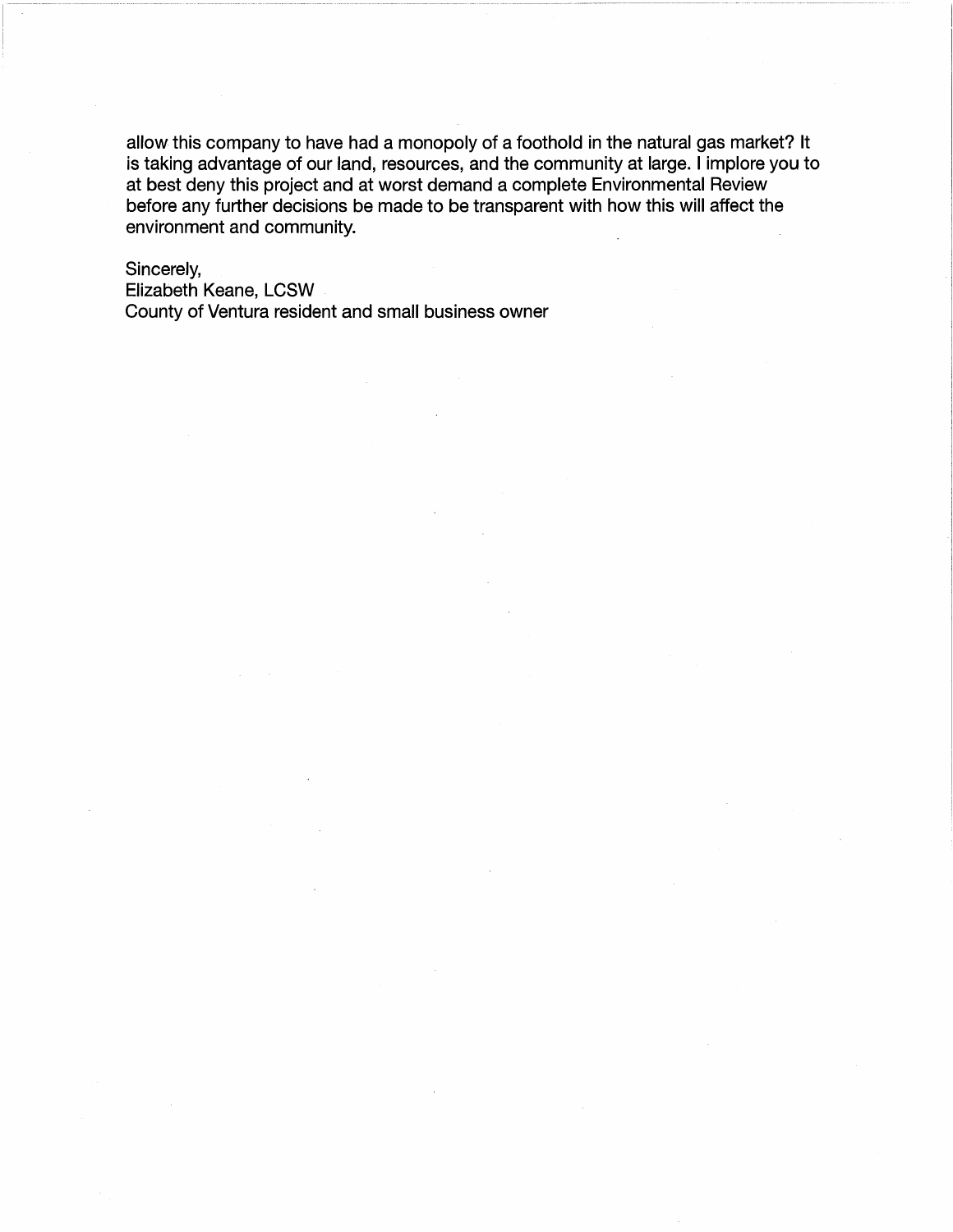**From: Sent: To: Subject:**  Jared Moss Monday, May 10, 2021 6:50 PM City Clerk -EXT- Agenda Item 9C

To Ventura City Council,

I am writing in support of a complete Environmental Impact Report (EIR) of SoCal Gas's gas compressor, located across the street from E.P. Foster Elementary.

I am a parent of [number of children]. [In a few sentences, write about your experience as a parent and the importance of your child's/children's health. How would you feel if your child/children were in constant danger of respiratory health issues and explosions when they attended their place of learning?]

However, children at E.P. Foster Elementary live in constant danger of toxic chemicals and potential explosions from the gas compressor. These kids may not be able to use their voices, but I am. I urge you to join the community and demand that the Department of Toxic Substance Control hold a bilingual hearing to address our concerns. I support a full Environmental Impact Review of SoCal Gas's entire expansion project.

In solidarity,

Jared Moss

Oxnard

**CAUTION: This email originated from outside the City of Ventura. Exercise caution when opening attachments or clicking links, especially from unknown senders.** 

1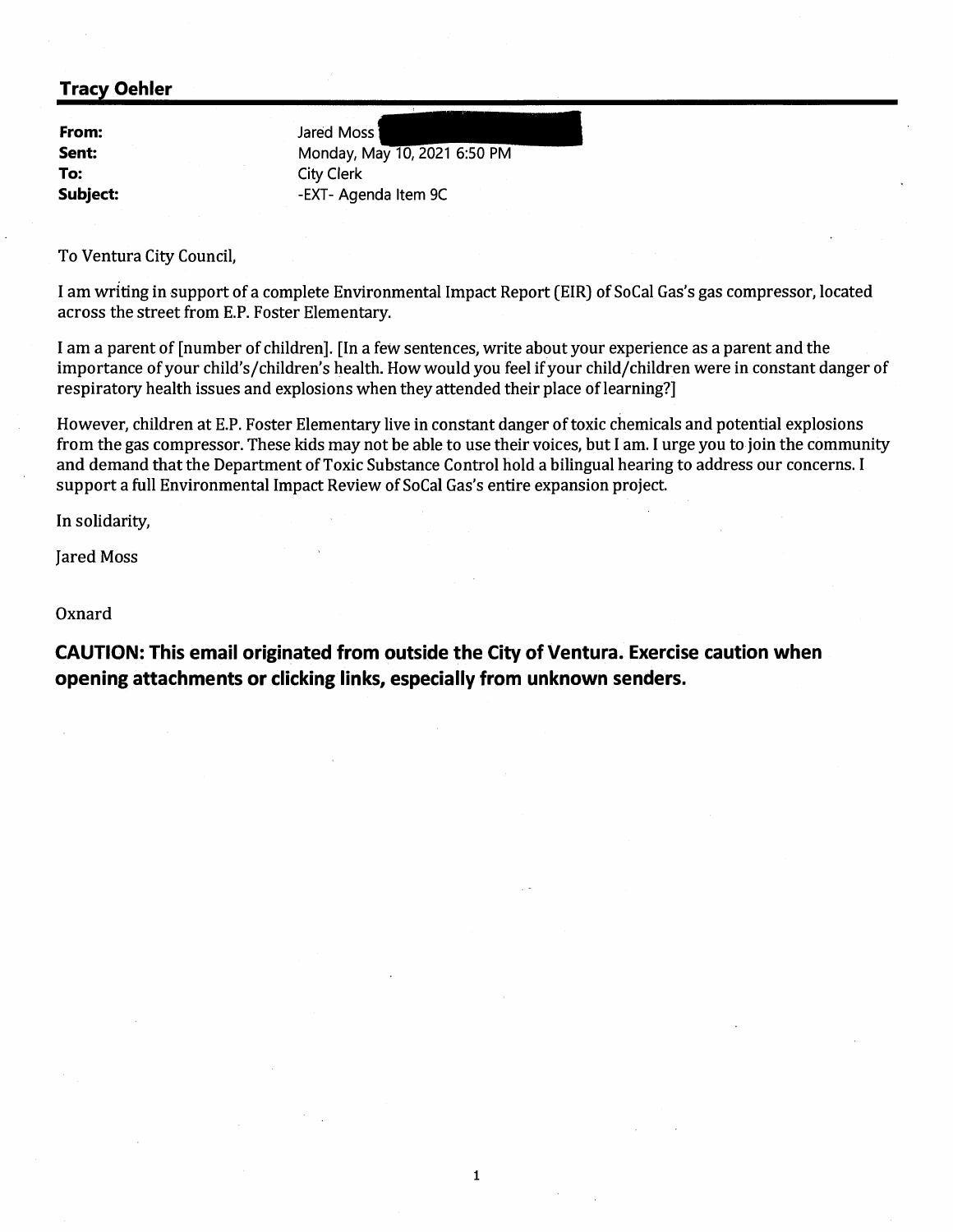**From: Sent: To: Subject:**  noreply@cityofventura.ca.gov Monday, May 10, 2021 6:51 PM City Clerk -EXT- Online Form Submittal: Public Comment Form

# **Public Comment Form** ,

#### Disclosure:

Providing your name/contact information is optional to participate in a Public Meeting. However by providing, it will allow staff to follow-up with you on your item. All emails submitted to any Legislative Body are Public Records. Copies of forms submitted are posted online, with name and contact information redacted. You may only submit one comment form per agenda item. You may submit more than one form per agenda to address additional topics.

#### Submission Deadlines:

Submit your Comment Form at least 2 hours prior to the scheduled/posted start time of the meeting, as stated on the posted Agenda. If submitting a comment during a meeting, please submit before the Agenda Item concludes, during a Live Meeting, to be considered part of the record. Select the Legislative/Hearing Body below to ensure your comment is emailed to the correct body.

| Name                               | cindy convery                                                                                                                                                                                                                                                                                                                                                                                                                                                                                |
|------------------------------------|----------------------------------------------------------------------------------------------------------------------------------------------------------------------------------------------------------------------------------------------------------------------------------------------------------------------------------------------------------------------------------------------------------------------------------------------------------------------------------------------|
| <b>Address</b>                     |                                                                                                                                                                                                                                                                                                                                                                                                                                                                                              |
| <b>Phone Number</b>                |                                                                                                                                                                                                                                                                                                                                                                                                                                                                                              |
| <b>Email Address</b>               |                                                                                                                                                                                                                                                                                                                                                                                                                                                                                              |
| Select Legislative/Hearing<br>Body | <b>City Council</b>                                                                                                                                                                                                                                                                                                                                                                                                                                                                          |
| <b>Meeting Date</b>                | 5/10/2021                                                                                                                                                                                                                                                                                                                                                                                                                                                                                    |
| Select a Topic:                    | <b>Public Comments</b>                                                                                                                                                                                                                                                                                                                                                                                                                                                                       |
| Recommendation                     | <b>Support Recommendation</b>                                                                                                                                                                                                                                                                                                                                                                                                                                                                |
| <b>Written Comments</b>            | I support requiring SoCal Gas to do an environmental report of<br>the proposed gas compressor, located across the street from<br>E.P. Foster Elementary.<br>Seriously, there are kids spending their day trying to learn and<br>become better citizens. If the city council doesn't support an<br>environmental report then perhaps you all are in the wrong line<br>of work. SoCal Gas has plenty of money to tell you why they<br>should NOT do the report, because they'll make more more |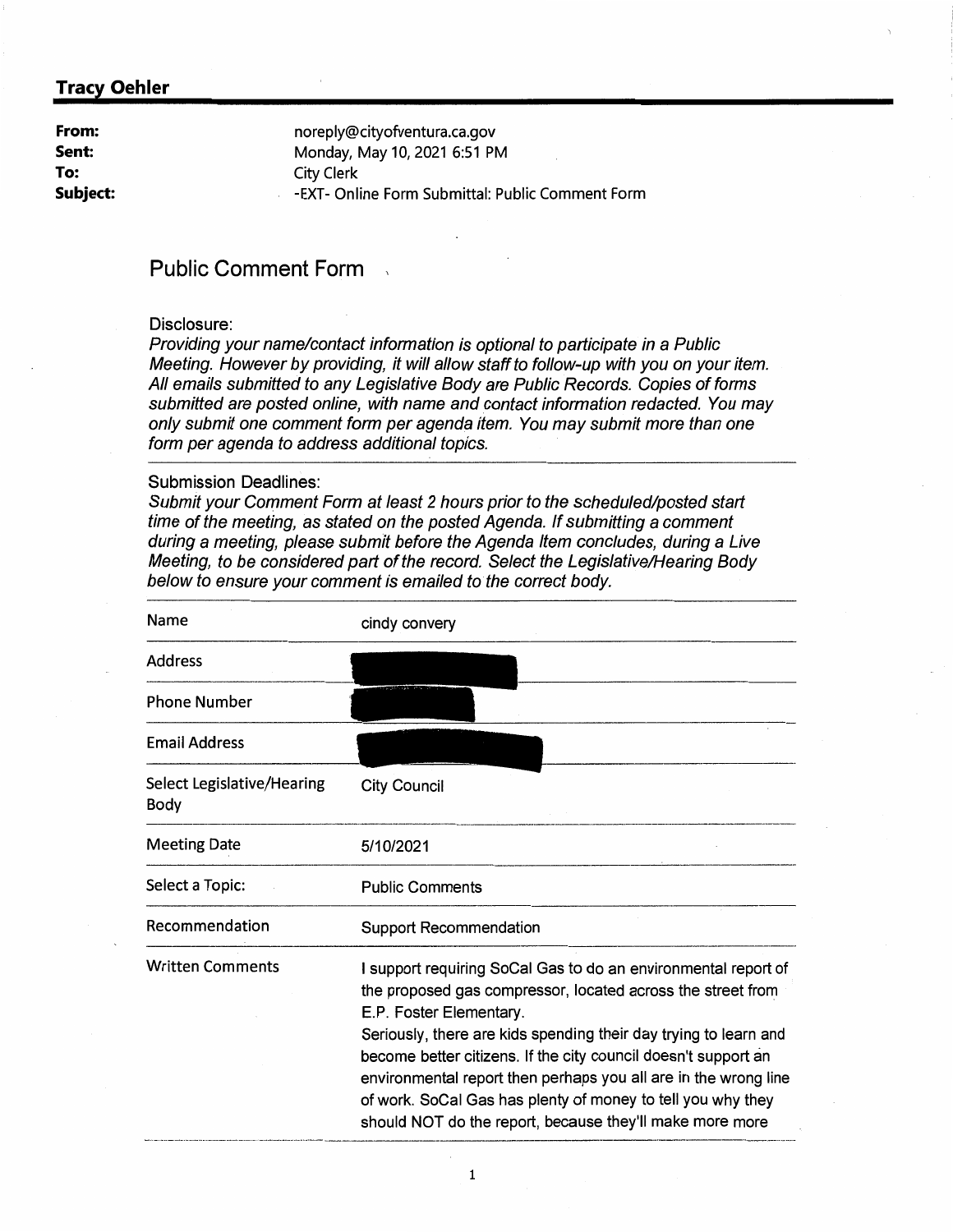money if they aren't required to do a report. Support the kids please. Do the right thing.

Upload Files Field not completed.

Email not displaying correctly? View it in your browser.